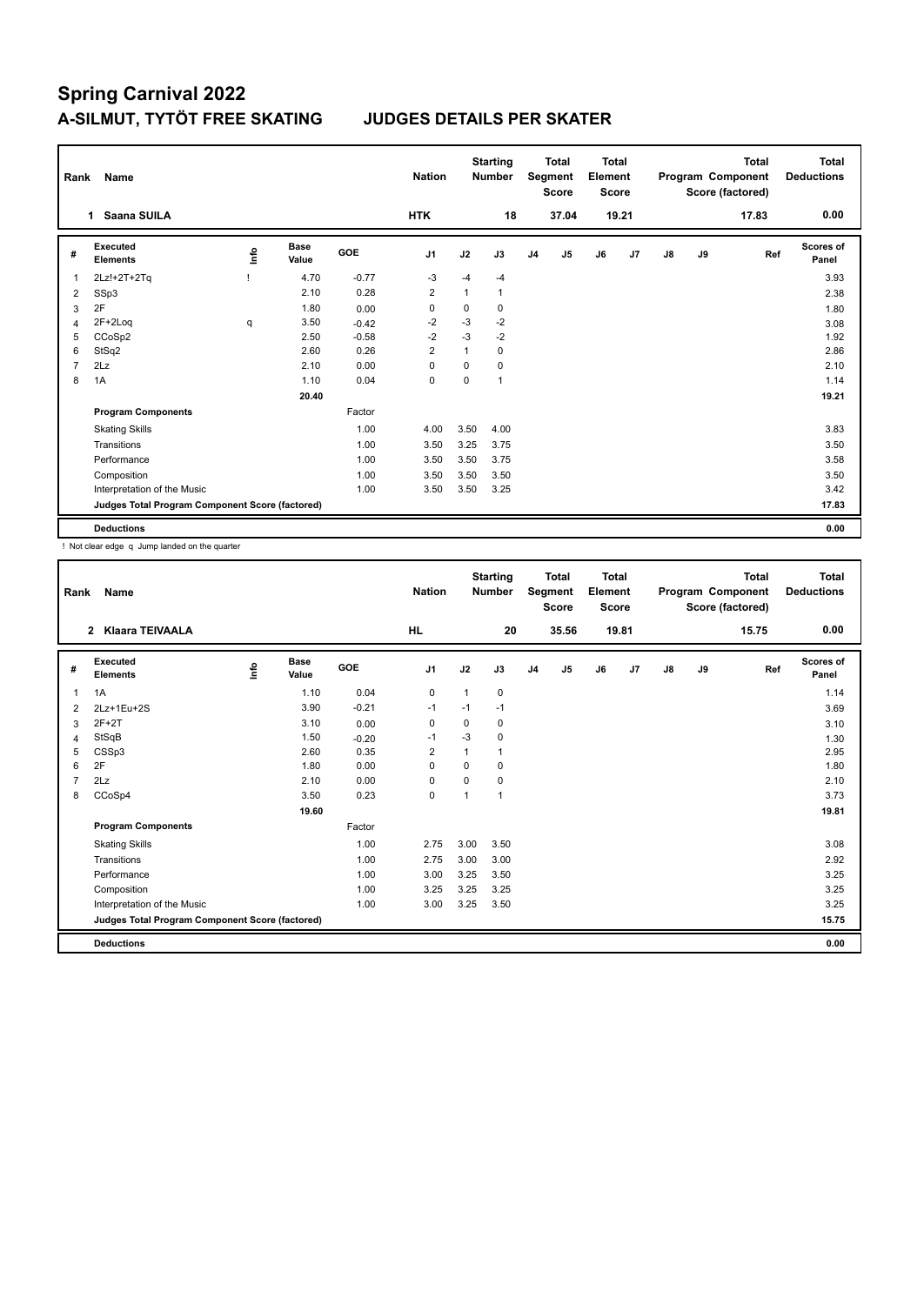| Rank           | Name                                            |         |                      |            | <b>Nation</b>  |             | <b>Starting</b><br><b>Number</b> |                | <b>Total</b><br>Segment<br><b>Score</b> | <b>Total</b><br>Element<br><b>Score</b> |       |    |    | <b>Total</b><br>Program Component<br>Score (factored) | Total<br><b>Deductions</b> |
|----------------|-------------------------------------------------|---------|----------------------|------------|----------------|-------------|----------------------------------|----------------|-----------------------------------------|-----------------------------------------|-------|----|----|-------------------------------------------------------|----------------------------|
|                | <b>Miila NIITTYNEN</b><br>3                     |         |                      |            | <b>PORIT</b>   |             | 14                               |                | 34.42                                   |                                         | 16.92 |    |    | 17.50                                                 | 0.00                       |
| #              | Executed<br><b>Elements</b>                     | ١nfo    | <b>Base</b><br>Value | <b>GOE</b> | J <sub>1</sub> | J2          | J3                               | J <sub>4</sub> | J5                                      | J6                                      | J7    | J8 | J9 | Ref                                                   | Scores of<br>Panel         |
| 1              | 1A                                              |         | 1.10                 | 0.00       | 0              | 0           | 0                                |                |                                         |                                         |       |    |    |                                                       | 1.10                       |
| 2              | 2F<+1Eu+2S                                      | $\,<\,$ | 3.24                 | $-0.48$    | $-3$           | $-4$        | $-3$                             |                |                                         |                                         |       |    |    |                                                       | 2.76                       |
| 3              | 2F<                                             | $\prec$ | 1.44                 | $-0.38$    | $-2$           | $-3$        | $-3$                             |                |                                         |                                         |       |    |    |                                                       | 1.06                       |
| 4              | FSSp2                                           |         | 2.30                 | $-0.15$    | $-1$           | $\mathbf 0$ | $-1$                             |                |                                         |                                         |       |    |    |                                                       | 2.15                       |
| 5              | 2Lo                                             |         | 1.70                 | $-0.06$    | 0              | $-1$        | 0                                |                |                                         |                                         |       |    |    |                                                       | 1.64                       |
| 6              | StSq2                                           |         | 2.60                 | 0.17       | $\overline{2}$ | $\mathbf 0$ | 0                                |                |                                         |                                         |       |    |    |                                                       | 2.77                       |
| $\overline{7}$ | $2Lo+2T<$                                       | $\prec$ | 2.74                 | $-0.57$    | $-2$           | $-4$        | $-4$                             |                |                                         |                                         |       |    |    |                                                       | 2.17                       |
| 8              | CCoSp4                                          |         | 3.50                 | $-0.23$    | $\mathbf 0$    | $-2$        | $\mathbf 0$                      |                |                                         |                                         |       |    |    |                                                       | 3.27                       |
|                |                                                 |         | 18.62                |            |                |             |                                  |                |                                         |                                         |       |    |    |                                                       | 16.92                      |
|                | <b>Program Components</b>                       |         |                      | Factor     |                |             |                                  |                |                                         |                                         |       |    |    |                                                       |                            |
|                | <b>Skating Skills</b>                           |         |                      | 1.00       | 3.50           | 3.25        | 3.75                             |                |                                         |                                         |       |    |    |                                                       | 3.50                       |
|                | Transitions                                     |         |                      | 1.00       | 3.50           | 3.25        | 3.50                             |                |                                         |                                         |       |    |    |                                                       | 3.42                       |
|                | Performance                                     |         |                      | 1.00       | 3.25           | 3.50        | 3.50                             |                |                                         |                                         |       |    |    |                                                       | 3.42                       |
|                | Composition                                     |         |                      | 1.00       | 3.50           | 3.50        | 3.75                             |                |                                         |                                         |       |    |    |                                                       | 3.58                       |
|                | Interpretation of the Music                     |         |                      | 1.00       | 3.50           | 3.50        | 3.75                             |                |                                         |                                         |       |    |    |                                                       | 3.58                       |
|                | Judges Total Program Component Score (factored) |         |                      |            |                |             |                                  |                |                                         |                                         |       |    |    |                                                       | 17.50                      |
|                | <b>Deductions</b>                               |         |                      |            |                |             |                                  |                |                                         |                                         |       |    |    |                                                       | 0.00                       |

< Under-rotated jump

| Rank | <b>Name</b>                                     |             |               |         | <b>Nation</b>  |             | <b>Starting</b><br><b>Number</b> |                | <b>Total</b><br>Segment<br><b>Score</b> | <b>Total</b><br>Element<br><b>Score</b> |       |    |    | <b>Total</b><br>Program Component<br>Score (factored) | <b>Total</b><br><b>Deductions</b> |
|------|-------------------------------------------------|-------------|---------------|---------|----------------|-------------|----------------------------------|----------------|-----------------------------------------|-----------------------------------------|-------|----|----|-------------------------------------------------------|-----------------------------------|
|      | 4 Sofia ILVONEN                                 |             |               |         | <b>ETK</b>     |             | 19                               |                | 33.77                                   |                                         | 15.68 |    |    | 18.09                                                 | 0.00                              |
| #    | Executed<br><b>Elements</b>                     | <u>info</u> | Base<br>Value | GOE     | J <sub>1</sub> | J2          | J3                               | J <sub>4</sub> | J <sub>5</sub>                          | J6                                      | J7    | J8 | J9 | Ref                                                   | Scores of<br>Panel                |
| 1    | 2Lo                                             |             | 1.70          | 0.11    | $\mathbf{1}$   | $\mathbf 0$ | 1                                |                |                                         |                                         |       |    |    |                                                       | 1.81                              |
| 2    | $2Lz<+2T<$                                      | $\hat{}$    | 2.72          | $-0.73$ | $-4$           | $-5$        | $-4$                             |                |                                         |                                         |       |    |    |                                                       | 1.99                              |
| 3    | 1A                                              |             | 1.10          | 0.15    | $\overline{2}$ | 1           | 1                                |                |                                         |                                         |       |    |    |                                                       | 1.25                              |
| 4    | FSSp3                                           |             | 2.60          | 0.09    | $\mathbf 0$    | 0           | 1                                |                |                                         |                                         |       |    |    |                                                       | 2.69                              |
| 5    | StSq1                                           |             | 1.80          | 0.18    | $\mathbf{1}$   | 1           | 1                                |                |                                         |                                         |       |    |    |                                                       | 1.98                              |
| 6    | 2F<+2Lo<                                        | $\,<\,$     | 2.80          | $-0.58$ | -4             | $-4$        | $-4$                             |                |                                         |                                         |       |    |    |                                                       | 2.22                              |
|      | 2Tq                                             | q           | 1.30          | $-0.26$ | $-2$           | $-2$        | $-2$                             |                |                                         |                                         |       |    |    |                                                       | 1.04                              |
| 8    | CCoSp3                                          |             | 3.00          | $-0.30$ | $\pmb{0}$      | $-1$        | $-2$                             |                |                                         |                                         |       |    |    |                                                       | 2.70                              |
|      |                                                 |             | 17.02         |         |                |             |                                  |                |                                         |                                         |       |    |    |                                                       | 15.68                             |
|      | <b>Program Components</b>                       |             |               | Factor  |                |             |                                  |                |                                         |                                         |       |    |    |                                                       |                                   |
|      | <b>Skating Skills</b>                           |             |               | 1.00    | 3.25           | 2.75        | 4.00                             |                |                                         |                                         |       |    |    |                                                       | 3.33                              |
|      | Transitions                                     |             |               | 1.00    | 3.50           | 3.25        | 3.75                             |                |                                         |                                         |       |    |    |                                                       | 3.50                              |
|      | Performance                                     |             |               | 1.00    | 3.25           | 3.75        | 4.00                             |                |                                         |                                         |       |    |    |                                                       | 3.67                              |
|      | Composition                                     |             |               | 1.00    | 4.00           | 3.50        | 4.25                             |                |                                         |                                         |       |    |    |                                                       | 3.92                              |
|      | Interpretation of the Music                     |             |               | 1.00    | 3.50           | 3.75        | 3.75                             |                |                                         |                                         |       |    |    |                                                       | 3.67                              |
|      | Judges Total Program Component Score (factored) |             |               |         |                |             |                                  |                |                                         |                                         |       |    |    |                                                       | 18.09                             |
|      | <b>Deductions</b>                               |             |               |         |                |             |                                  |                |                                         |                                         |       |    |    |                                                       | 0.00                              |

< Under-rotated jump q Jump landed on the quarter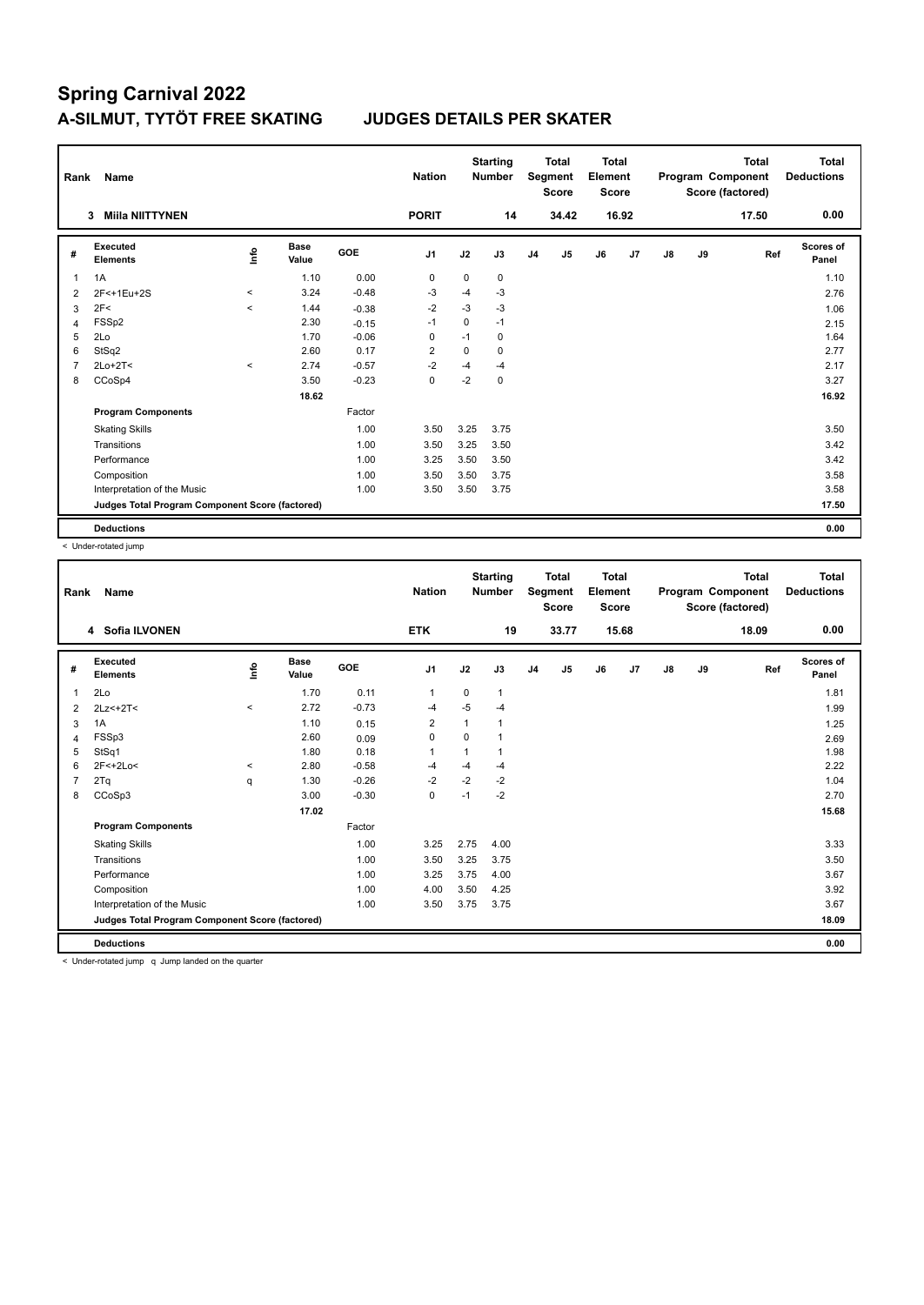| Rank           | Name                                            |          |                      |         | <b>Nation</b>  |                | <b>Starting</b><br><b>Number</b> |                | <b>Total</b><br>Segment<br><b>Score</b> | <b>Total</b><br>Element<br><b>Score</b> |       |               |    | <b>Total</b><br>Program Component<br>Score (factored) | Total<br><b>Deductions</b> |
|----------------|-------------------------------------------------|----------|----------------------|---------|----------------|----------------|----------------------------------|----------------|-----------------------------------------|-----------------------------------------|-------|---------------|----|-------------------------------------------------------|----------------------------|
|                | <b>Filippa LINDQVIST</b><br>5                   |          |                      |         | <b>ETK</b>     |                | 4                                |                | 33.75                                   |                                         | 17.59 |               |    | 16.16                                                 | 0.00                       |
| #              | Executed<br><b>Elements</b>                     | ١nfo     | <b>Base</b><br>Value | GOE     | J <sub>1</sub> | J2             | J3                               | J <sub>4</sub> | J5                                      | J6                                      | J7    | $\mathsf{J}8$ | J9 | Ref                                                   | <b>Scores of</b><br>Panel  |
| $\overline{1}$ | 2Lo                                             |          | 1.70                 | $-0.34$ | $-2$           | $-2$           | $-2$                             |                |                                         |                                         |       |               |    |                                                       | 1.36                       |
| 2              | $2F+2Lo<$                                       | $\hat{}$ | 3.16                 | $-0.84$ | $-4$           | $-5$           | $-5$                             |                |                                         |                                         |       |               |    |                                                       | 2.32                       |
| 3              | 2Lz!                                            |          | 2.10                 | $-0.35$ | $-2$           | $-1$           | $-2$                             |                |                                         |                                         |       |               |    |                                                       | 1.75                       |
| 4              | CCoSp4                                          |          | 3.50                 | 0.35    | $\overline{2}$ | $\overline{1}$ | 0                                |                |                                         |                                         |       |               |    |                                                       | 3.85                       |
| 5              | StSq1                                           |          | 1.80                 | $-0.12$ | $-1$           | $-1$           | 0                                |                |                                         |                                         |       |               |    |                                                       | 1.68                       |
| 6              | 1A+1Eu+2S                                       |          | 2.90                 | $-0.09$ | $\mathbf 0$    | $-1$           | $-1$                             |                |                                         |                                         |       |               |    |                                                       | 2.81                       |
| $\overline{7}$ | 2Fq                                             | q        | 1.80                 | $-0.36$ | $-2$           | $-2$           | $-2$                             |                |                                         |                                         |       |               |    |                                                       | 1.44                       |
| 8              | SSp3                                            |          | 2.10                 | 0.28    | $\overline{2}$ |                | $\mathbf{1}$                     |                |                                         |                                         |       |               |    |                                                       | 2.38                       |
|                |                                                 |          | 19.06                |         |                |                |                                  |                |                                         |                                         |       |               |    |                                                       | 17.59                      |
|                | <b>Program Components</b>                       |          |                      | Factor  |                |                |                                  |                |                                         |                                         |       |               |    |                                                       |                            |
|                | <b>Skating Skills</b>                           |          |                      | 1.00    | 3.00           | 3.00           | 3.25                             |                |                                         |                                         |       |               |    |                                                       | 3.08                       |
|                | Transitions                                     |          |                      | 1.00    | 3.25           | 3.00           | 3.25                             |                |                                         |                                         |       |               |    |                                                       | 3.17                       |
|                | Performance                                     |          |                      | 1.00    | 3.50           | 3.50           | 3.50                             |                |                                         |                                         |       |               |    |                                                       | 3.50                       |
|                | Composition                                     |          |                      | 1.00    | 3.50           | 3.25           | 3.25                             |                |                                         |                                         |       |               |    |                                                       | 3.33                       |
|                | Interpretation of the Music                     |          |                      | 1.00    | 3.00           | 3.25           | 3.00                             |                |                                         |                                         |       |               |    |                                                       | 3.08                       |
|                | Judges Total Program Component Score (factored) |          |                      |         |                |                |                                  |                |                                         |                                         |       |               |    |                                                       | 16.16                      |
|                | <b>Deductions</b>                               |          |                      |         |                |                |                                  |                |                                         |                                         |       |               |    |                                                       | 0.00                       |

< Under-rotated jump ! Not clear edge q Jump landed on the quarter

| Rank | <b>Name</b>                                     |             |                      |         | <b>Nation</b>  |             | <b>Starting</b><br><b>Number</b> |                | <b>Total</b><br>Segment<br><b>Score</b> | <b>Total</b><br>Element<br><b>Score</b> |       |    |    | <b>Total</b><br>Program Component<br>Score (factored) | <b>Total</b><br><b>Deductions</b> |
|------|-------------------------------------------------|-------------|----------------------|---------|----------------|-------------|----------------------------------|----------------|-----------------------------------------|-----------------------------------------|-------|----|----|-------------------------------------------------------|-----------------------------------|
|      | <b>Noora RAITIS</b><br>6                        |             |                      |         | SCT            |             | 28                               |                | 33.31                                   |                                         | 17.82 |    |    | 15.99                                                 | $-0.50$                           |
| #    | Executed<br><b>Elements</b>                     | <u>info</u> | <b>Base</b><br>Value | GOE     | J <sub>1</sub> | J2          | J3                               | J <sub>4</sub> | J5                                      | J6                                      | J7    | J8 | J9 | Ref                                                   | <b>Scores of</b><br>Panel         |
| 1    | 2A<<                                            | <<          | 1.10                 | $-0.55$ | $-5$           | $-5$        | $-5$                             |                |                                         |                                         |       |    |    |                                                       | 0.55                              |
| 2    | $2F+2Tq$                                        | q           | 3.10                 | $-0.66$ | $-3$           | $-4$        | $-4$                             |                |                                         |                                         |       |    |    |                                                       | 2.44                              |
| 3    | 2Lz+1Eu+2S                                      |             | 3.90                 | $-0.35$ | $-2$           | $-2$        | $-1$                             |                |                                         |                                         |       |    |    |                                                       | 3.55                              |
| 4    | CCSp3                                           |             | 2.80                 | 0.19    | $\mathbf{1}$   | 0           | 1                                |                |                                         |                                         |       |    |    |                                                       | 2.99                              |
| 5    | StSq1                                           |             | 1.80                 | $-0.06$ | $\mathbf{1}$   | $-2$        | 0                                |                |                                         |                                         |       |    |    |                                                       | 1.74                              |
| 6    | 2F                                              |             | 1.80                 | 0.00    | 0              | 0           | 0                                |                |                                         |                                         |       |    |    |                                                       | 1.80                              |
| 7    | 2Lo                                             |             | 1.70                 | $-0.68$ | $-4$           | $-4$        | $-4$                             |                |                                         |                                         |       |    |    |                                                       | 1.02                              |
| 8    | CCoSp4                                          |             | 3.50                 | 0.23    | 1              | $\mathbf 0$ | 1                                |                |                                         |                                         |       |    |    |                                                       | 3.73                              |
|      |                                                 |             | 19.70                |         |                |             |                                  |                |                                         |                                         |       |    |    |                                                       | 17.82                             |
|      | <b>Program Components</b>                       |             |                      | Factor  |                |             |                                  |                |                                         |                                         |       |    |    |                                                       |                                   |
|      | <b>Skating Skills</b>                           |             |                      | 1.00    | 3.50           | 3.25        | 3.75                             |                |                                         |                                         |       |    |    |                                                       | 3.50                              |
|      | Transitions                                     |             |                      | 1.00    | 3.00           | 3.25        | 3.00                             |                |                                         |                                         |       |    |    |                                                       | 3.08                              |
|      | Performance                                     |             |                      | 1.00    | 3.00           | 3.25        | 3.00                             |                |                                         |                                         |       |    |    |                                                       | 3.08                              |
|      | Composition                                     |             |                      | 1.00    | 3.25           | 3.25        | 3.25                             |                |                                         |                                         |       |    |    |                                                       | 3.25                              |
|      | Interpretation of the Music                     |             |                      | 1.00    | 3.00           | 3.25        | 3.00                             |                |                                         |                                         |       |    |    |                                                       | 3.08                              |
|      | Judges Total Program Component Score (factored) |             |                      |         |                |             |                                  |                |                                         |                                         |       |    |    |                                                       | 15.99                             |
|      | <b>Deductions</b>                               |             | Falls:               | $-0.50$ |                |             |                                  |                |                                         |                                         |       |    |    |                                                       | $-0.50$                           |

<< Downgraded jump q Jump landed on the quarter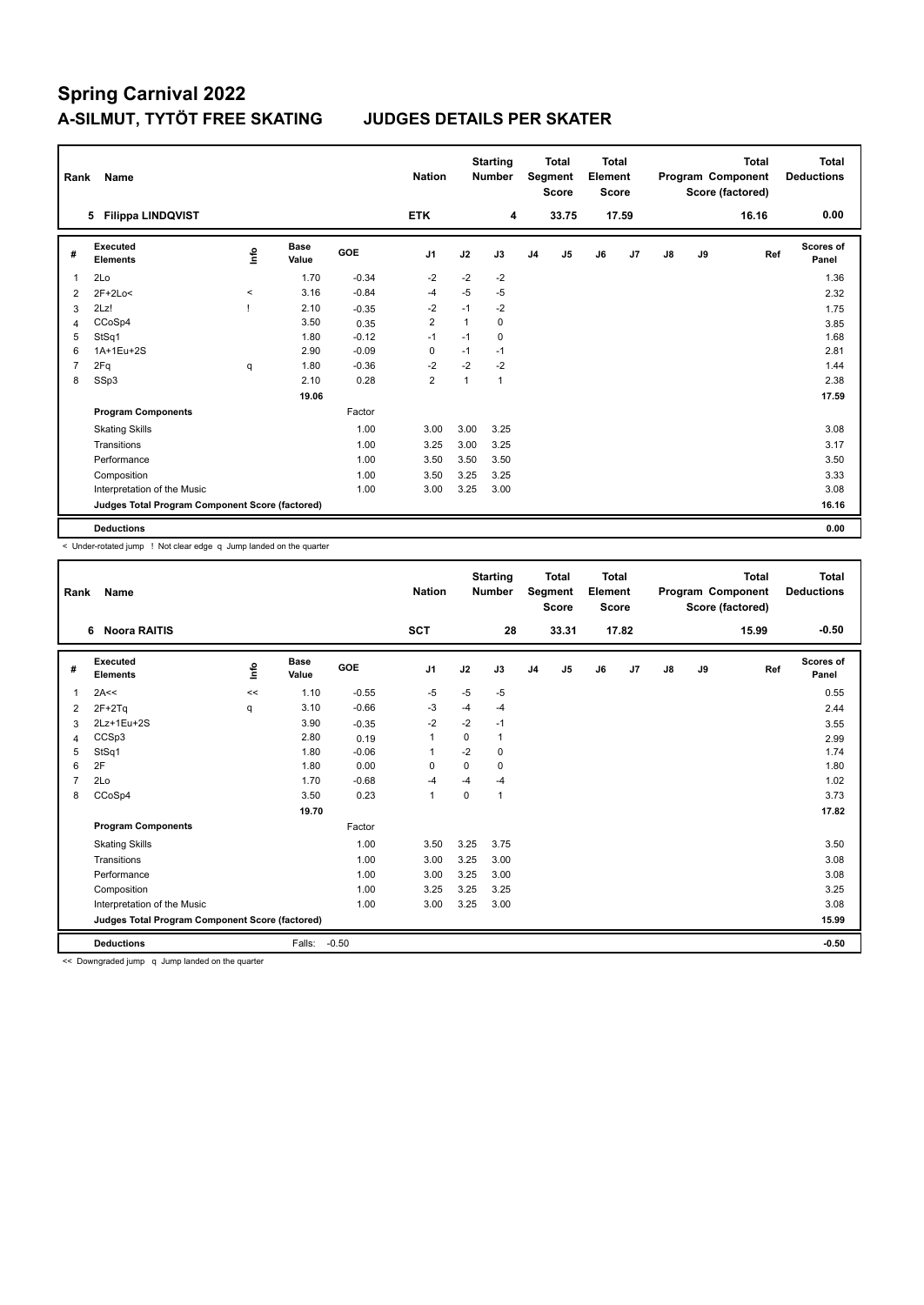| Rank           | Name                                            |         |                      |            | <b>Nation</b>  |      | <b>Starting</b><br><b>Number</b> |                | <b>Total</b><br>Segment<br><b>Score</b> | <b>Total</b><br>Element<br><b>Score</b> |       |    |    | <b>Total</b><br>Program Component<br>Score (factored) | Total<br><b>Deductions</b> |
|----------------|-------------------------------------------------|---------|----------------------|------------|----------------|------|----------------------------------|----------------|-----------------------------------------|-----------------------------------------|-------|----|----|-------------------------------------------------------|----------------------------|
|                | 7 Kiia PALM                                     |         |                      |            | <b>ESJT</b>    |      | 34                               |                | 32.99                                   |                                         | 14.99 |    |    | 18.50                                                 | $-0.50$                    |
| #              | Executed<br><b>Elements</b>                     | ۴٥      | <b>Base</b><br>Value | <b>GOE</b> | J <sub>1</sub> | J2   | J3                               | J <sub>4</sub> | J5                                      | J6                                      | J7    | J8 | J9 | Ref                                                   | Scores of<br>Panel         |
| 1              | $2F+T$                                          |         | 1.80                 | $-0.72$    | $-4$           | $-5$ | $-3$                             |                |                                         |                                         |       |    |    |                                                       | 1.08                       |
| 2              | 2Lz!+2Lo<                                       | $\prec$ | 3.46                 | $-1.05$    | $-5$           | $-5$ | $-5$                             |                |                                         |                                         |       |    |    |                                                       | 2.41                       |
| 3              | CCoSp3                                          |         | 3.00                 | $-0.20$    | $-1$           | 0    | $-1$                             |                |                                         |                                         |       |    |    |                                                       | 2.80                       |
| 4              | 2Lo                                             |         | 1.70                 | $-0.34$    | $-2$           | $-2$ | $-2$                             |                |                                         |                                         |       |    |    |                                                       | 1.36                       |
| 5              | 2F                                              |         | 1.80                 | $-0.06$    | 0              | $-1$ | 0                                |                |                                         |                                         |       |    |    |                                                       | 1.74                       |
| 6              | FSS <sub>p2</sub>                               |         | 2.30                 | $-0.31$    | $-2$           | 1    | $-3$                             |                |                                         |                                         |       |    |    |                                                       | 1.99                       |
| $\overline{7}$ | StSq1                                           |         | 1.80                 | 0.00       | $\mathbf{1}$   | $-1$ | 0                                |                |                                         |                                         |       |    |    |                                                       | 1.80                       |
| 8              | $1A+2T2$                                        | $\prec$ | 2.14                 | $-0.33$    | $-3$           | $-3$ | $-3$                             |                |                                         |                                         |       |    |    |                                                       | 1.81                       |
|                |                                                 |         | 18.00                |            |                |      |                                  |                |                                         |                                         |       |    |    |                                                       | 14.99                      |
|                | <b>Program Components</b>                       |         |                      | Factor     |                |      |                                  |                |                                         |                                         |       |    |    |                                                       |                            |
|                | <b>Skating Skills</b>                           |         |                      | 1.00       | 3.75           | 3.25 | 3.50                             |                |                                         |                                         |       |    |    |                                                       | 3.50                       |
|                | Transitions                                     |         |                      | 1.00       | 3.50           | 3.50 | 3.50                             |                |                                         |                                         |       |    |    |                                                       | 3.50                       |
|                | Performance                                     |         |                      | 1.00       | 3.50           | 4.00 | 4.00                             |                |                                         |                                         |       |    |    |                                                       | 3.83                       |
|                | Composition                                     |         |                      | 1.00       | 3.75           | 3.75 | 3.50                             |                |                                         |                                         |       |    |    |                                                       | 3.67                       |
|                | Interpretation of the Music                     |         |                      | 1.00       | 4.25           | 4.00 | 3.75                             |                |                                         |                                         |       |    |    |                                                       | 4.00                       |
|                | Judges Total Program Component Score (factored) |         |                      |            |                |      |                                  |                |                                         |                                         |       |    |    |                                                       | 18.50                      |
|                | <b>Deductions</b>                               |         | No/Wrong Spiral:     | $-0.50$    |                |      |                                  |                |                                         |                                         |       |    |    |                                                       | $-0.50$                    |

< Under-rotated jump ! Not clear edge

| Rank | <b>Name</b>                                     |             |               |         | <b>Nation</b>  |              | <b>Starting</b><br><b>Number</b> |                | <b>Total</b><br>Segment<br><b>Score</b> | <b>Total</b><br>Element<br><b>Score</b> |       |    |    | <b>Total</b><br>Program Component<br>Score (factored) | <b>Total</b><br><b>Deductions</b> |
|------|-------------------------------------------------|-------------|---------------|---------|----------------|--------------|----------------------------------|----------------|-----------------------------------------|-----------------------------------------|-------|----|----|-------------------------------------------------------|-----------------------------------|
|      | Ellen FÄLDT<br>8                                |             |               |         | <b>EVT</b>     |              | 21                               |                | 32.92                                   |                                         | 16.34 |    |    | 16.58                                                 | 0.00                              |
| #    | Executed<br><b>Elements</b>                     | <u>info</u> | Base<br>Value | GOE     | J <sub>1</sub> | J2           | J3                               | J <sub>4</sub> | J <sub>5</sub>                          | J6                                      | J7    | J8 | J9 | Ref                                                   | Scores of<br>Panel                |
| 1    | $2F < +2Tq$                                     | $\hat{}$    | 2.74          | $-0.58$ | $-4$           | -4           | $-4$                             |                |                                         |                                         |       |    |    |                                                       | 2.16                              |
| 2    | 2Lz!                                            |             | 2.10          | $-0.42$ | $-2$           | $-2$         | $-2$                             |                |                                         |                                         |       |    |    |                                                       | 1.68                              |
| 3    | 2Lo+2Lo<+2Tq                                    | $\prec$     | 4.36          | $-0.68$ | $-4$           | $-4$         | $-4$                             |                |                                         |                                         |       |    |    |                                                       | 3.68                              |
| 4    | 1A                                              |             | 1.10          | 0.11    | $\mathbf{1}$   | $\mathbf{1}$ | 1                                |                |                                         |                                         |       |    |    |                                                       | 1.21                              |
| 5    | StSqB                                           |             | 1.50          | $-0.05$ | 0              | $-1$         | 0                                |                |                                         |                                         |       |    |    |                                                       | 1.45                              |
| 6    | CCoSp3                                          |             | 3.00          | $-0.10$ | 0              | $-1$         | 0                                |                |                                         |                                         |       |    |    |                                                       | 2.90                              |
|      | 2Fq                                             | q           | 1.80          | $-0.36$ | $-2$           | $-2$         | $-2$                             |                |                                         |                                         |       |    |    |                                                       | 1.44                              |
| 8    | FCSSp3                                          |             | 2.60          | $-0.78$ | $-3$           | $-3$         | $-3$                             |                |                                         |                                         |       |    |    |                                                       | 1.82                              |
|      |                                                 |             | 19.20         |         |                |              |                                  |                |                                         |                                         |       |    |    |                                                       | 16.34                             |
|      | <b>Program Components</b>                       |             |               | Factor  |                |              |                                  |                |                                         |                                         |       |    |    |                                                       |                                   |
|      | <b>Skating Skills</b>                           |             |               | 1.00    | 3.25           | 3.50         | 3.75                             |                |                                         |                                         |       |    |    |                                                       | 3.50                              |
|      | Transitions                                     |             |               | 1.00    | 3.00           | 3.25         | 3.25                             |                |                                         |                                         |       |    |    |                                                       | 3.17                              |
|      | Performance                                     |             |               | 1.00    | 3.00           | 3.25         | 3.75                             |                |                                         |                                         |       |    |    |                                                       | 3.33                              |
|      | Composition                                     |             |               | 1.00    | 3.00           | 3.25         | 3.50                             |                |                                         |                                         |       |    |    |                                                       | 3.25                              |
|      | Interpretation of the Music                     |             |               | 1.00    | 3.00           | 3.50         | 3.50                             |                |                                         |                                         |       |    |    |                                                       | 3.33                              |
|      | Judges Total Program Component Score (factored) |             |               |         |                |              |                                  |                |                                         |                                         |       |    |    |                                                       | 16.58                             |
|      | <b>Deductions</b>                               |             |               |         |                |              |                                  |                |                                         |                                         |       |    |    |                                                       | 0.00                              |

< Under-rotated jump ! Not clear edge q Jump landed on the quarter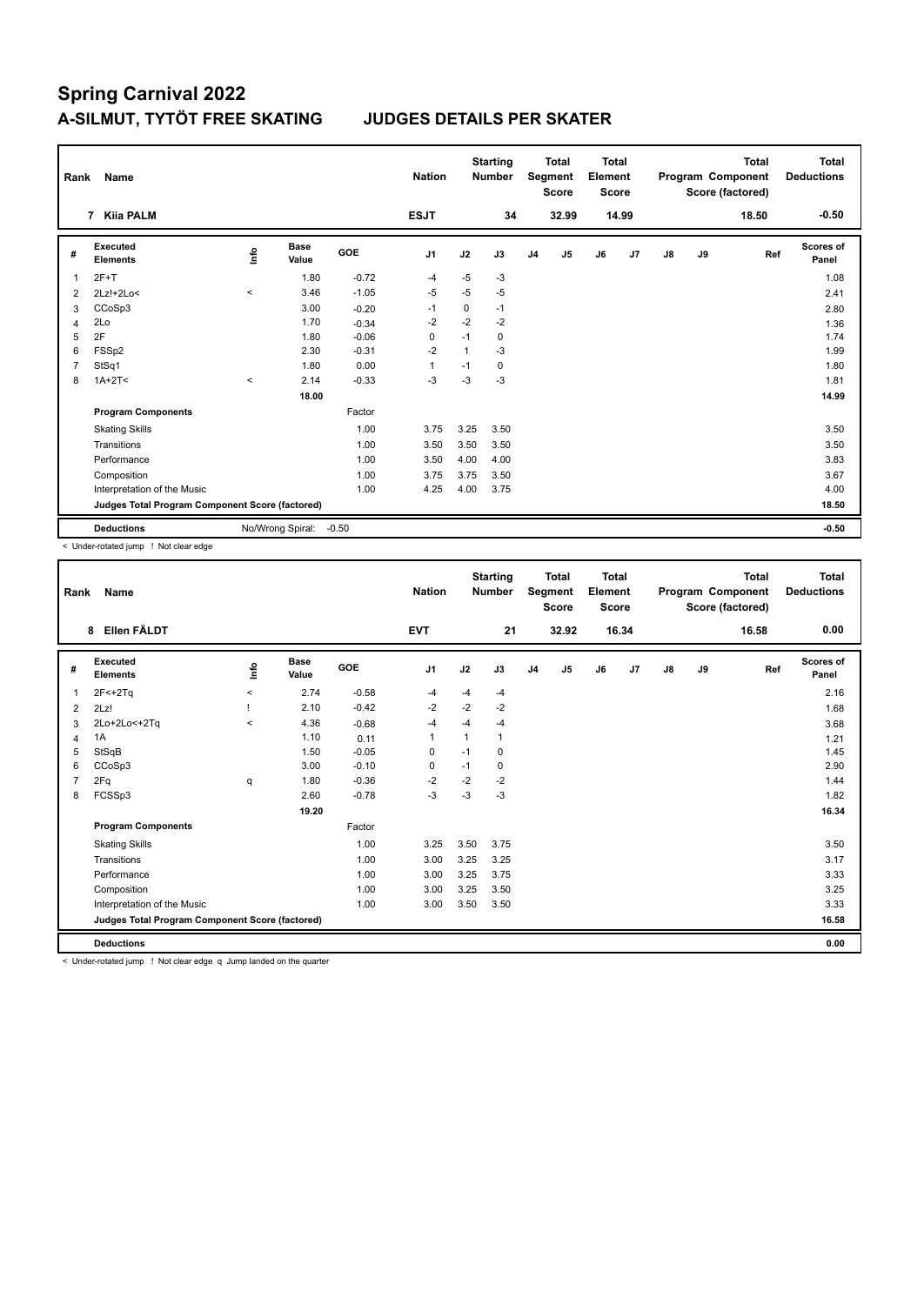| Rank           | Name                                            |             |                      |         | <b>Nation</b>  |          | <b>Starting</b><br><b>Number</b> |                | <b>Total</b><br>Segment<br><b>Score</b> | Total<br>Element<br><b>Score</b> |       |               |    | <b>Total</b><br>Program Component<br>Score (factored) | <b>Total</b><br><b>Deductions</b> |
|----------------|-------------------------------------------------|-------------|----------------------|---------|----------------|----------|----------------------------------|----------------|-----------------------------------------|----------------------------------|-------|---------------|----|-------------------------------------------------------|-----------------------------------|
|                | <b>Elsa TAPANINEN</b><br>9                      |             |                      |         | <b>HL</b>      |          | 10                               |                | 31.87                                   |                                  | 15.79 |               |    | 16.58                                                 | $-0.50$                           |
| #              | Executed<br><b>Elements</b>                     | <u>info</u> | <b>Base</b><br>Value | GOE     | J <sub>1</sub> | J2       | J3                               | J <sub>4</sub> | J5                                      | J6                               | J7    | $\mathsf{J}8$ | J9 | Ref                                                   | <b>Scores of</b><br>Panel         |
| $\overline{1}$ | 2S+2Lo<+2T<                                     | $\prec$     | 3.70                 | $-0.68$ | $-5$           | $-5$     | $-5$                             |                |                                         |                                  |       |               |    |                                                       | 3.02                              |
| 2              | 2F<                                             | $\prec$     | 1.44                 | $-0.34$ | $-2$           | $-2$     | $-3$                             |                |                                         |                                  |       |               |    |                                                       | 1.10                              |
| 3              | $2S+2T<$                                        | $\prec$     | 2.34                 | $-0.39$ | $-3$           | $-3$     | $-3$                             |                |                                         |                                  |       |               |    |                                                       | 1.95                              |
| 4              | FCSp3                                           |             | 2.80                 | $-0.19$ | $-1$           | $-1$     | 0                                |                |                                         |                                  |       |               |    |                                                       | 2.61                              |
| 5              | 1A                                              |             | 1.10                 | 0.00    | $\Omega$       | $\Omega$ | 0                                |                |                                         |                                  |       |               |    |                                                       | 1.10                              |
| 6              | CCoSp4                                          |             | 3.50                 | $-0.23$ | 0              | $-1$     | $-1$                             |                |                                         |                                  |       |               |    |                                                       | 3.27                              |
| $\overline{7}$ | StSq1                                           |             | 1.80                 | $-0.06$ | 0              | $-1$     | 0                                |                |                                         |                                  |       |               |    |                                                       | 1.74                              |
| 8              | 2Lo<                                            | $\prec$     | 1.36                 | $-0.36$ | $-2$           | $-3$     | $-3$                             |                |                                         |                                  |       |               |    |                                                       | 1.00                              |
|                |                                                 |             | 18.04                |         |                |          |                                  |                |                                         |                                  |       |               |    |                                                       | 15.79                             |
|                | <b>Program Components</b>                       |             |                      | Factor  |                |          |                                  |                |                                         |                                  |       |               |    |                                                       |                                   |
|                | <b>Skating Skills</b>                           |             |                      | 1.00    | 3.00           | 2.75     | 3.00                             |                |                                         |                                  |       |               |    |                                                       | 2.92                              |
|                | Transitions                                     |             |                      | 1.00    | 3.25           | 3.00     | 3.25                             |                |                                         |                                  |       |               |    |                                                       | 3.17                              |
|                | Performance                                     |             |                      | 1.00    | 3.25           | 3.50     | 3.25                             |                |                                         |                                  |       |               |    |                                                       | 3.33                              |
|                | Composition                                     |             |                      | 1.00    | 3.75           | 3.25     | 3.75                             |                |                                         |                                  |       |               |    |                                                       | 3.58                              |
|                | Interpretation of the Music                     |             |                      | 1.00    | 3.75           | 3.50     | 3.50                             |                |                                         |                                  |       |               |    |                                                       | 3.58                              |
|                | Judges Total Program Component Score (factored) |             |                      |         |                |          |                                  |                |                                         |                                  |       |               |    |                                                       | 16.58                             |
|                | <b>Deductions</b>                               |             | Falls:               | $-0.50$ |                |          |                                  |                |                                         |                                  |       |               |    |                                                       | $-0.50$                           |

< Under-rotated jump

| Rank | <b>Name</b>                                     |             |               |         | <b>Nation</b>  |      | <b>Starting</b><br><b>Number</b> |                | <b>Total</b><br>Segment<br><b>Score</b> | Total<br>Element<br><b>Score</b> |       |               |    | <b>Total</b><br>Program Component<br>Score (factored) | <b>Total</b><br><b>Deductions</b> |
|------|-------------------------------------------------|-------------|---------------|---------|----------------|------|----------------------------------|----------------|-----------------------------------------|----------------------------------|-------|---------------|----|-------------------------------------------------------|-----------------------------------|
|      | Lovisa HAKKALA<br>10                            |             |               |         | <b>HL</b>      |      | 15                               |                | 31.44                                   |                                  | 15.35 |               |    | 16.09                                                 | 0.00                              |
| #    | Executed<br><b>Elements</b>                     | <u>info</u> | Base<br>Value | GOE     | J <sub>1</sub> | J2   | J3                               | J <sub>4</sub> | J5                                      | J6                               | J7    | $\mathsf{J}8$ | J9 | Ref                                                   | <b>Scores of</b><br>Panel         |
| 1    | 2Lo+2T<+2Lo<                                    | $\prec$     | 4.10          | $-0.74$ | $-4$           | $-5$ | $-4$                             |                |                                         |                                  |       |               |    |                                                       | 3.36                              |
| 2    | $2S+2T<$                                        | $\hat{}$    | 2.34          | $-0.35$ | $-2$           | $-3$ | $-3$                             |                |                                         |                                  |       |               |    |                                                       | 1.99                              |
| 3    | 2F<                                             | $\prec$     | 1.44          | $-0.43$ | $-3$           | $-3$ | $-3$                             |                |                                         |                                  |       |               |    |                                                       | 1.01                              |
| 4    | 2S                                              |             | 1.30          | 0.00    | 0              | 0    | 0                                |                |                                         |                                  |       |               |    |                                                       | 1.30                              |
| 5    | CSS <sub>p2</sub>                               |             | 2.30          | $-0.15$ | $\mathbf 0$    | $-2$ | $\mathbf 0$                      |                |                                         |                                  |       |               |    |                                                       | 2.15                              |
| 6    | CCoSp3                                          |             | 3.00          | $-0.20$ | 0              | $-1$ | $-1$                             |                |                                         |                                  |       |               |    |                                                       | 2.80                              |
| 7    | StSq1                                           |             | 1.80          | $-0.12$ | 0              | $-2$ | 0                                |                |                                         |                                  |       |               |    |                                                       | 1.68                              |
| 8    | 1A                                              |             | 1.10          | $-0.04$ | 0              | $-1$ | 0                                |                |                                         |                                  |       |               |    |                                                       | 1.06                              |
|      |                                                 |             | 17.38         |         |                |      |                                  |                |                                         |                                  |       |               |    |                                                       | 15.35                             |
|      | <b>Program Components</b>                       |             |               | Factor  |                |      |                                  |                |                                         |                                  |       |               |    |                                                       |                                   |
|      | <b>Skating Skills</b>                           |             |               | 1.00    | 3.25           | 3.00 | 3.75                             |                |                                         |                                  |       |               |    |                                                       | 3.33                              |
|      | Transitions                                     |             |               | 1.00    | 2.75           | 3.00 | 3.00                             |                |                                         |                                  |       |               |    |                                                       | 2.92                              |
|      | Performance                                     |             |               | 1.00    | 3.25           | 3.25 | 3.75                             |                |                                         |                                  |       |               |    |                                                       | 3.42                              |
|      | Composition                                     |             |               | 1.00    | 3.25           | 3.25 | 3.00                             |                |                                         |                                  |       |               |    |                                                       | 3.17                              |
|      | Interpretation of the Music                     |             |               | 1.00    | 3.25           | 3.25 | 3.25                             |                |                                         |                                  |       |               |    |                                                       | 3.25                              |
|      | Judges Total Program Component Score (factored) |             |               |         |                |      |                                  |                |                                         |                                  |       |               |    |                                                       | 16.09                             |
|      | <b>Deductions</b>                               |             |               |         |                |      |                                  |                |                                         |                                  |       |               |    |                                                       | 0.00                              |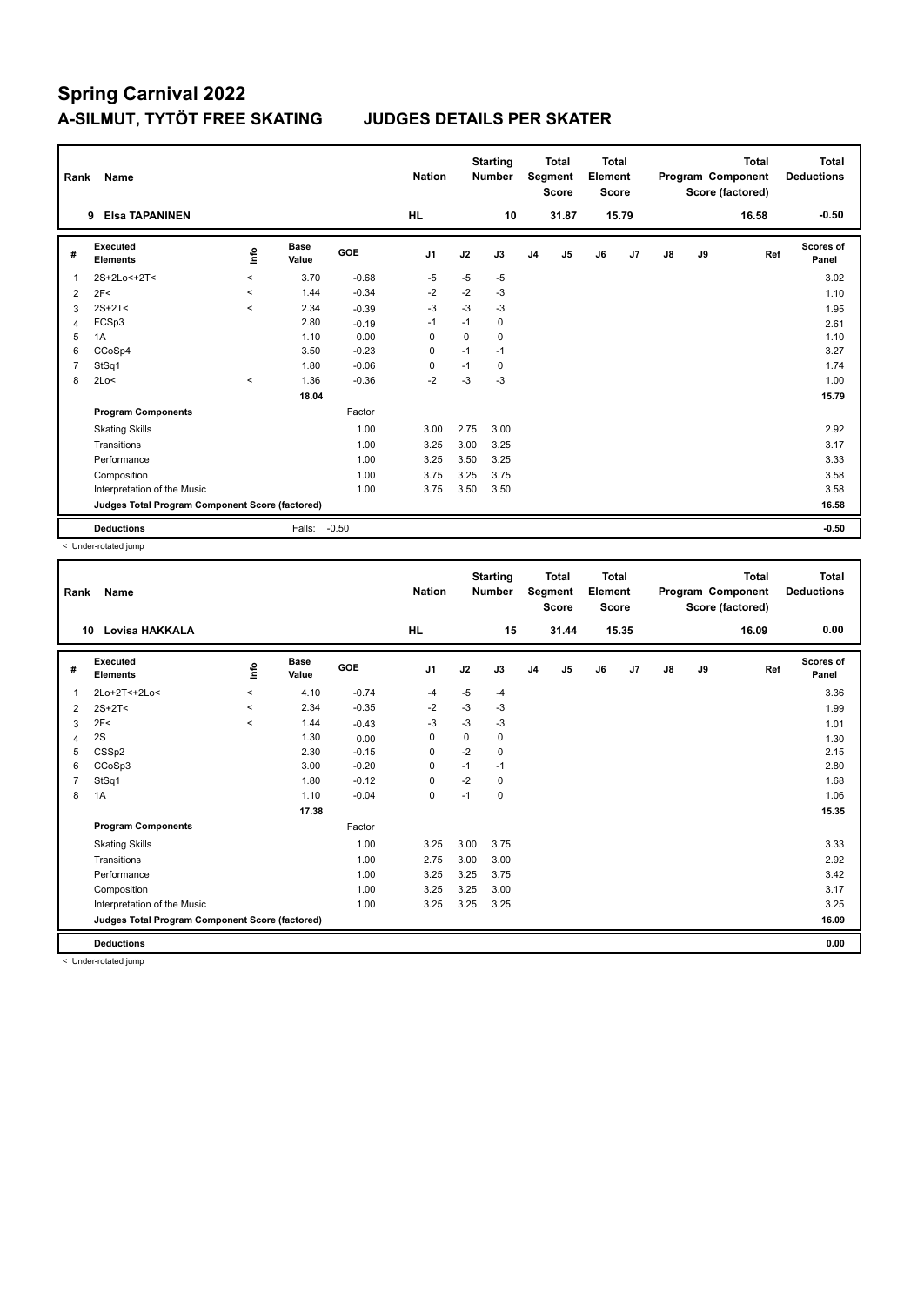| Rank           | Name                                            |             |                      |         | <b>Nation</b>  |           | <b>Starting</b><br><b>Number</b> |                | <b>Total</b><br>Segment<br><b>Score</b> | <b>Total</b><br>Element<br><b>Score</b> |       |               | Program Component | Score (factored) | <b>Total</b> | <b>Total</b><br><b>Deductions</b> |
|----------------|-------------------------------------------------|-------------|----------------------|---------|----------------|-----------|----------------------------------|----------------|-----------------------------------------|-----------------------------------------|-------|---------------|-------------------|------------------|--------------|-----------------------------------|
|                | 11 Saara NIKULA                                 |             |                      |         | <b>HTA</b>     |           | 26                               |                | 31.20                                   |                                         | 16.95 |               |                   |                  | 14.75        | $-0.50$                           |
| #              | <b>Executed</b><br><b>Elements</b>              | <u>info</u> | <b>Base</b><br>Value | GOE     | J <sub>1</sub> | J2        | J3                               | J4             | J5                                      | J6                                      | J7    | J8            | J9                |                  | Ref          | <b>Scores of</b><br>Panel         |
| $\mathbf{1}$   | 2Lo                                             |             | 1.70                 | $-0.11$ | $-1$           | $-1$      | 0                                |                |                                         |                                         |       |               |                   |                  |              | 1.59                              |
| $\overline{2}$ | 2Lz                                             |             | 2.10                 | $-1.05$ | $-5$           | $-5$      | $-5$                             |                |                                         |                                         |       |               |                   |                  |              | 1.05                              |
| 3              | StSqB                                           |             | 1.50                 | $-0.25$ | $-1$           | $-2$      | $-2$                             |                |                                         |                                         |       |               |                   |                  |              | 1.25                              |
| $\overline{4}$ | 1A+1Eu+2S                                       |             | 2.90                 | $-0.13$ | $-1$           | $-1$      | $-1$                             |                |                                         |                                         |       |               |                   |                  |              | 2.77                              |
| 5              | CCoSp4                                          |             | 3.50                 | $-0.23$ | $\mathbf 0$    | $-1$      | $-1$                             |                |                                         |                                         |       |               |                   |                  |              | 3.27                              |
| 6              | $2F+2T$                                         |             | 3.10                 | $-0.18$ | $-1$           | $-1$      | $-1$                             |                |                                         |                                         |       |               |                   |                  |              | 2.92                              |
| $\overline{7}$ | 2Lo                                             |             | 1.70                 | $-0.11$ | $-1$           | $-1$      | $\mathbf 0$                      |                |                                         |                                         |       |               |                   |                  |              | 1.59                              |
| 8              | FSSp3                                           |             | 2.60                 | $-0.09$ | $\mathbf 0$    | $-1$      | $\mathbf 0$                      |                |                                         |                                         |       |               |                   |                  |              | 2.51                              |
|                |                                                 |             | 19.10                |         |                |           |                                  |                |                                         |                                         |       |               |                   |                  |              | 16.95                             |
|                | <b>Program Components</b>                       |             |                      | Factor  |                |           |                                  |                |                                         |                                         |       |               |                   |                  |              |                                   |
|                | <b>Skating Skills</b>                           |             |                      | 1.00    | 2.75           | 3.25      | 3.00                             |                |                                         |                                         |       |               |                   |                  |              | 3.00                              |
|                | Transitions                                     |             |                      | 1.00    | 2.50           | 3.25      | 2.75                             |                |                                         |                                         |       |               |                   |                  |              | 2.83                              |
|                | Performance                                     |             |                      | 1.00    | 2.75           | 3.00      | 3.00                             |                |                                         |                                         |       |               |                   |                  |              | 2.92                              |
|                | Composition                                     |             |                      | 1.00    | 3.00           | 3.00      | 3.25                             |                |                                         |                                         |       |               |                   |                  |              | 3.08                              |
|                | Interpretation of the Music                     |             |                      | 1.00    | 2.75           | 3.00      | 3.00                             |                |                                         |                                         |       |               |                   |                  |              | 2.92                              |
|                | Judges Total Program Component Score (factored) |             |                      |         |                |           |                                  |                |                                         |                                         |       |               |                   |                  |              | 14.75                             |
|                | <b>Deductions</b>                               |             | Falls:               | $-0.50$ |                |           |                                  |                |                                         |                                         |       |               |                   |                  |              | $-0.50$                           |
|                |                                                 |             |                      |         |                |           |                                  |                |                                         |                                         |       |               |                   |                  |              |                                   |
| Rank           | Name                                            |             |                      |         | <b>Nation</b>  |           | <b>Starting</b><br>Number        |                | <b>Total</b><br><b>Segment</b><br>Score | <b>Total</b><br>Element<br>Score        |       |               | Program Component | Score (factored) | <b>Total</b> | <b>Total</b><br><b>Deductions</b> |
|                | 12 Darja OKSANEN                                |             |                      |         | <b>ESJT</b>    |           | 25                               |                | 30.79                                   |                                         | 14.29 |               |                   |                  | 17.00        | $-0.50$                           |
| #              | <b>Executed</b><br><b>Elements</b>              | lnfo        | <b>Base</b><br>Value | GOE     | J <sub>1</sub> | J2        | J3                               | J <sub>4</sub> | J5                                      | J6                                      | J7    | $\mathsf{J}8$ | J9                |                  | Ref          | <b>Scores of</b><br>Panel         |
| $\mathbf{1}$   | 2Lo                                             |             | 1.70                 | $-0.06$ | 0              | $-1$      | 0                                |                |                                         |                                         |       |               |                   |                  |              | 1.64                              |
| $\overline{2}$ | 2F<+2T<                                         | $\,<$       | 2.48                 | $-0.72$ | $-5$           | $-5$      | $-5$                             |                |                                         |                                         |       |               |                   |                  |              | 1.76                              |
| 3              | SSp3                                            |             | 2.10                 | $-0.21$ | $-1$           | $-1$      | $-1$                             |                |                                         |                                         |       |               |                   |                  |              | 1.89                              |
| $\overline{4}$ | StSqB                                           |             | 1.50                 | $-0.30$ | $-2$           | $-2$      | $-2$                             |                |                                         |                                         |       |               |                   |                  |              | 1.20                              |
| 5              | 1A+1Eu+2S                                       |             | 2.90                 | 0.00    | $\mathbf 0$    | $\pmb{0}$ | $\pmb{0}$                        |                |                                         |                                         |       |               |                   |                  |              | 2.90                              |
| 6              | 2Lo                                             |             | 1.70                 | $-0.11$ | $\mathbf 0$    | $-1$      | $-1$                             |                |                                         |                                         |       |               |                   |                  |              | 1.59                              |
| $\overline{7}$ | 2F<                                             | $\,<$       | 1.44                 | $-0.38$ | $-2$           | $-3$      | $-3$                             |                |                                         |                                         |       |               |                   |                  |              | 1.06                              |
| 8              | CCoSp3V                                         |             | 2.25                 | 0.00    | $\mathbf 0$    | 0         | $\mathbf 0$                      |                |                                         |                                         |       |               |                   |                  |              | 2.25                              |
|                |                                                 |             | 16.07                |         |                |           |                                  |                |                                         |                                         |       |               |                   |                  |              | 14.29                             |
|                | <b>Program Components</b>                       |             |                      | Factor  |                |           |                                  |                |                                         |                                         |       |               |                   |                  |              |                                   |
|                | <b>Skating Skills</b>                           |             |                      | 1.00    | 3.00           | 3.25      | 3.75                             |                |                                         |                                         |       |               |                   |                  |              | 3.33                              |
|                | Transitions                                     |             |                      | 1.00    | 2.75           | 3.25      | 3.50                             |                |                                         |                                         |       |               |                   |                  |              | 3.17                              |
|                | Performance                                     |             |                      | 1.00    | 3.00           | 3.50      | 4.00                             |                |                                         |                                         |       |               |                   |                  |              | 3.50                              |
|                | Composition                                     |             |                      | 1.00    | 3.25           | 3.50      | 3.75                             |                |                                         |                                         |       |               |                   |                  |              | 3.50                              |
|                | Interpretation of the Music                     |             |                      | 1.00    | 3.25           | 3.50      | 3.75                             |                |                                         |                                         |       |               |                   |                  |              | 3.50                              |
|                | Judges Total Program Component Score (factored) |             |                      |         |                |           |                                  |                |                                         |                                         |       |               |                   |                  |              | 17.00                             |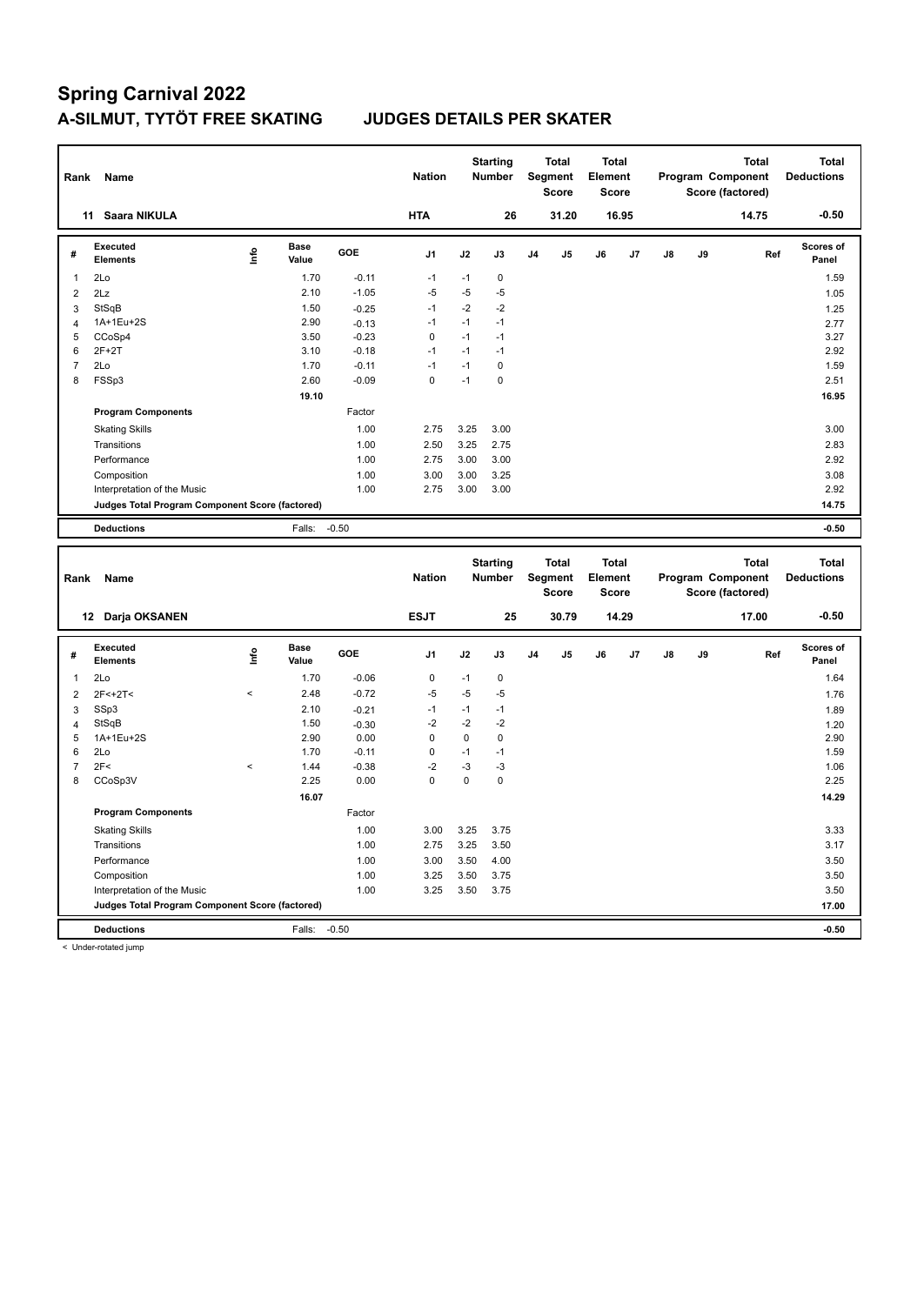| Rank           | Name                                            |                     |                      |         | <b>Nation</b>  |             | <b>Starting</b><br><b>Number</b> |                | <b>Total</b><br>Segment<br><b>Score</b> | Total<br>Element<br><b>Score</b> |       |    |    | <b>Total</b><br>Program Component<br>Score (factored) | <b>Total</b><br><b>Deductions</b> |
|----------------|-------------------------------------------------|---------------------|----------------------|---------|----------------|-------------|----------------------------------|----------------|-----------------------------------------|----------------------------------|-------|----|----|-------------------------------------------------------|-----------------------------------|
|                | <b>Lili JUNTUNEN</b><br>13                      |                     |                      |         | <b>EVT</b>     |             | 17                               |                | 30.40                                   |                                  | 14.31 |    |    | 16.59                                                 | $-0.50$                           |
| #              | Executed<br><b>Elements</b>                     | ۴٥                  | <b>Base</b><br>Value | GOE     | J <sub>1</sub> | J2          | J3                               | J <sub>4</sub> | J <sub>5</sub>                          | J6                               | J7    | J8 | J9 | Ref                                                   | Scores of<br>Panel                |
| 1              | 1A                                              |                     | 1.10                 | $-0.04$ | $-1$           | $\mathbf 0$ | 0                                |                |                                         |                                  |       |    |    |                                                       | 1.06                              |
| $\overline{2}$ | 2F<+1Eu+2S<                                     | $\hat{\phantom{a}}$ | 2.98                 | $-0.58$ | $-4$           | $-4$        | $-4$                             |                |                                         |                                  |       |    |    |                                                       | 2.40                              |
| 3              | 2Lze<                                           | $\prec$             | 1.26                 | $-0.63$ | $-5$           | $-5$        | $-5$                             |                |                                         |                                  |       |    |    |                                                       | 0.63                              |
| $\overline{4}$ | FCSp2                                           |                     | 2.30                 | $-0.15$ | $-2$           | $-1$        | $\mathbf{1}$                     |                |                                         |                                  |       |    |    |                                                       | 2.15                              |
| 5              | StSq1                                           |                     | 1.80                 | $-0.12$ | $\mathbf 0$    | $-2$        | 0                                |                |                                         |                                  |       |    |    |                                                       | 1.68                              |
| 6              | 2Lo<+2Lo<                                       | $\prec$             | 2.72                 | $-0.59$ | $-4$           | $-5$        | $-4$                             |                |                                         |                                  |       |    |    |                                                       | 2.13                              |
| 7              | 2F<                                             | $\prec$             | 1.44                 | $-0.38$ | $-2$           | $-3$        | $-3$                             |                |                                         |                                  |       |    |    |                                                       | 1.06                              |
| 8              | CCoSp3                                          |                     | 3.00                 | 0.20    | 0              | 1           | $\mathbf{1}$                     |                |                                         |                                  |       |    |    |                                                       | 3.20                              |
|                |                                                 |                     | 16.60                |         |                |             |                                  |                |                                         |                                  |       |    |    |                                                       | 14.31                             |
|                | <b>Program Components</b>                       |                     |                      | Factor  |                |             |                                  |                |                                         |                                  |       |    |    |                                                       |                                   |
|                | <b>Skating Skills</b>                           |                     |                      | 1.00    | 3.25           | 3.00        | 3.50                             |                |                                         |                                  |       |    |    |                                                       | 3.25                              |
|                | Transitions                                     |                     |                      | 1.00    | 2.50           | 3.00        | 3.25                             |                |                                         |                                  |       |    |    |                                                       | 2.92                              |
|                | Performance                                     |                     |                      | 1.00    | 3.00           | 3.50        | 3.75                             |                |                                         |                                  |       |    |    |                                                       | 3.42                              |
|                | Composition                                     |                     |                      | 1.00    | 3.25           | 3.50        | 3.75                             |                |                                         |                                  |       |    |    |                                                       | 3.50                              |
|                | Interpretation of the Music                     |                     |                      | 1.00    | 3.25           | 3.50        | 3.75                             |                |                                         |                                  |       |    |    |                                                       | 3.50                              |
|                | Judges Total Program Component Score (factored) |                     |                      |         |                |             |                                  |                |                                         |                                  |       |    |    |                                                       | 16.59                             |
|                | <b>Deductions</b>                               |                     | Falls:               | $-0.50$ |                |             |                                  |                |                                         |                                  |       |    |    |                                                       | $-0.50$                           |

< Under-rotated jump e Wrong edge

| Rank | <b>Name</b>                                     |          |               |         | <b>Nation</b>  |             | <b>Starting</b><br><b>Number</b> |                | Total<br>Segment<br><b>Score</b> | <b>Total</b><br>Element<br><b>Score</b> |       |    |    | <b>Total</b><br>Program Component<br>Score (factored) | <b>Total</b><br><b>Deductions</b> |
|------|-------------------------------------------------|----------|---------------|---------|----------------|-------------|----------------------------------|----------------|----------------------------------|-----------------------------------------|-------|----|----|-------------------------------------------------------|-----------------------------------|
|      | 14 Ellen SIHVO                                  |          |               |         | <b>HL</b>      |             | $\overline{2}$                   |                | 30.28                            |                                         | 13.94 |    |    | 16.34                                                 | 0.00                              |
| #    | Executed<br><b>Elements</b>                     | lnfo     | Base<br>Value | GOE     | J <sub>1</sub> | J2          | J3                               | J <sub>4</sub> | J <sub>5</sub>                   | J6                                      | J7    | J8 | J9 | Ref                                                   | Scores of<br>Panel                |
| 1    | 1A+1Eu+2S                                       |          | 2.90          | $-0.09$ | 0              | $-1$        | $-1$                             |                |                                  |                                         |       |    |    |                                                       | 2.81                              |
| 2    | 2Sq                                             | q        | 1.30          | $-0.35$ | $-2$           | -3          | $-3$                             |                |                                  |                                         |       |    |    |                                                       | 0.95                              |
| 3    | SSp3                                            |          | 2.10          | 0.00    | $\mathbf 0$    | $\mathbf 0$ | 0                                |                |                                  |                                         |       |    |    |                                                       | 2.10                              |
| 4    | 2F<                                             | $\hat{}$ | 1.44          | $-0.48$ | $-2$           | $-4$        | $-4$                             |                |                                  |                                         |       |    |    |                                                       | 0.96                              |
| 5    | 2Loq                                            | q        | 1.70          | $-0.45$ | $-2$           | -3          | $-3$                             |                |                                  |                                         |       |    |    |                                                       | 1.25                              |
| 6    | CCoSp2                                          |          | 2.50          | $-0.42$ | $-1$           | $-2$        | $-2$                             |                |                                  |                                         |       |    |    |                                                       | 2.08                              |
|      | $1A+2Lo<$                                       | $\hat{}$ | 2.46          | $-0.41$ | $-2$           | $-3$        | $-4$                             |                |                                  |                                         |       |    |    |                                                       | 2.05                              |
| 8    | StSq1                                           |          | 1.80          | $-0.06$ | $\mathbf{1}$   | $-1$        | $-1$                             |                |                                  |                                         |       |    |    |                                                       | 1.74                              |
|      |                                                 |          | 16.20         |         |                |             |                                  |                |                                  |                                         |       |    |    |                                                       | 13.94                             |
|      | <b>Program Components</b>                       |          |               | Factor  |                |             |                                  |                |                                  |                                         |       |    |    |                                                       |                                   |
|      | <b>Skating Skills</b>                           |          |               | 1.00    | 3.25           | 3.00        | 3.00                             |                |                                  |                                         |       |    |    |                                                       | 3.08                              |
|      | Transitions                                     |          |               | 1.00    | 3.50           | 3.25        | 3.00                             |                |                                  |                                         |       |    |    |                                                       | 3.25                              |
|      | Performance                                     |          |               | 1.00    | 3.25           | 3.25        | 3.00                             |                |                                  |                                         |       |    |    |                                                       | 3.17                              |
|      | Composition                                     |          |               | 1.00    | 3.75           | 3.25        | 3.25                             |                |                                  |                                         |       |    |    |                                                       | 3.42                              |
|      | Interpretation of the Music                     |          |               | 1.00    | 3.75           | 3.50        | 3.00                             |                |                                  |                                         |       |    |    |                                                       | 3.42                              |
|      | Judges Total Program Component Score (factored) |          |               |         |                |             |                                  |                |                                  |                                         |       |    |    |                                                       | 16.34                             |
|      | <b>Deductions</b>                               |          |               |         |                |             |                                  |                |                                  |                                         |       |    |    |                                                       | 0.00                              |

< Under-rotated jump q Jump landed on the quarter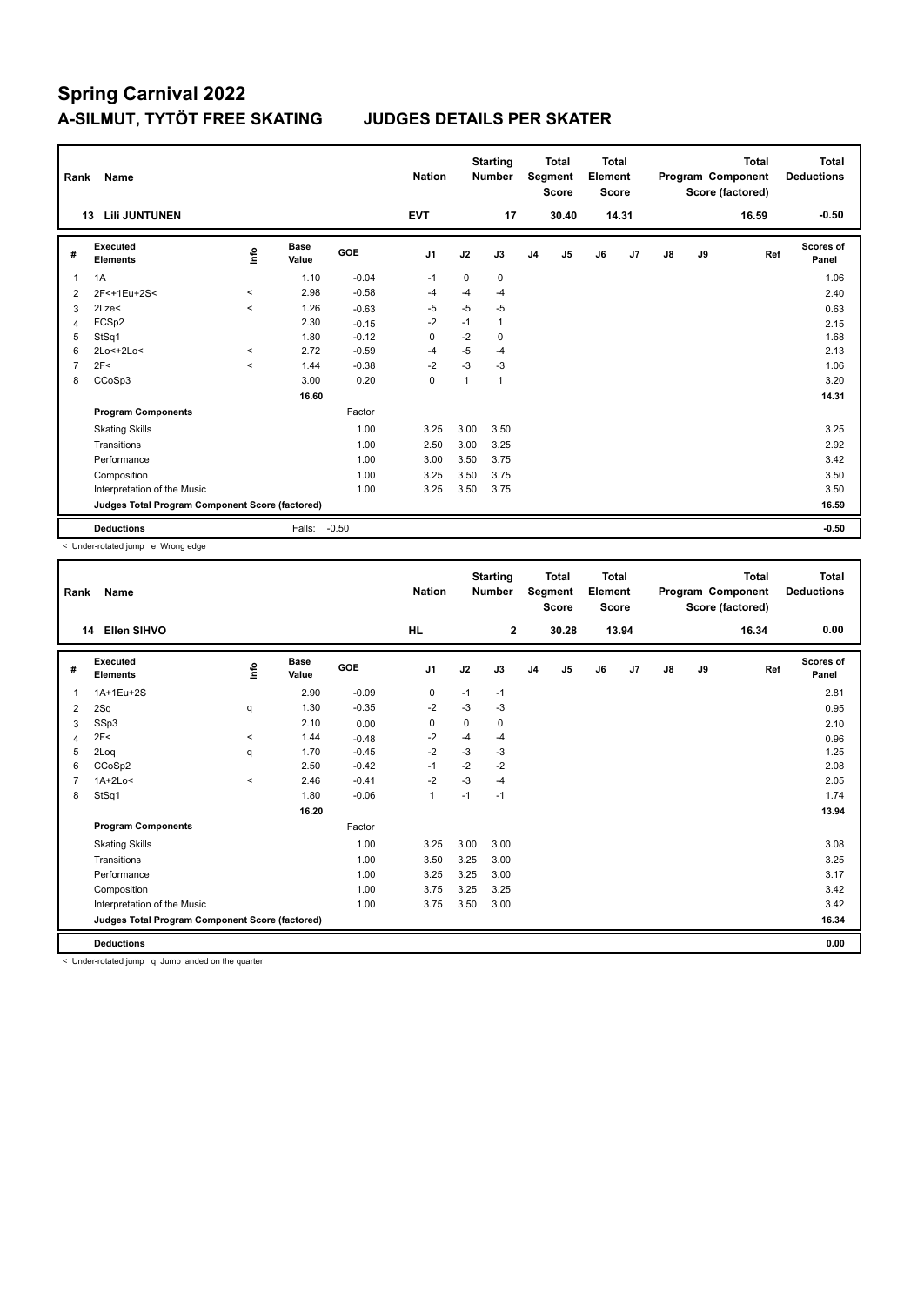| Rank           | Name                                            |      |                      |            | <b>Nation</b>  |      | <b>Starting</b><br><b>Number</b> |                | <b>Total</b><br>Segment<br><b>Score</b> | Total<br>Element<br><b>Score</b> |       |    |    | <b>Total</b><br>Program Component<br>Score (factored) | <b>Total</b><br><b>Deductions</b> |
|----------------|-------------------------------------------------|------|----------------------|------------|----------------|------|----------------------------------|----------------|-----------------------------------------|----------------------------------|-------|----|----|-------------------------------------------------------|-----------------------------------|
|                | <b>Nea HUOLMAN</b><br>15                        |      |                      |            | <b>HTK</b>     |      | 33                               |                | 30.20                                   |                                  | 15.95 |    |    | 15.25                                                 | $-1.00$                           |
| #              | Executed<br><b>Elements</b>                     | ١nfo | <b>Base</b><br>Value | <b>GOE</b> | J <sub>1</sub> | J2   | J3                               | J <sub>4</sub> | J5                                      | J6                               | J7    | J8 | J9 | Ref                                                   | Scores of<br>Panel                |
| 1              | 2F+1Eu+2S                                       |      | 3.60                 | $-0.90$    | $-5$           | $-5$ | $-5$                             |                |                                         |                                  |       |    |    |                                                       | 2.70                              |
| 2              | $2Lz!+2T$                                       |      | 3.40                 | $-0.42$    | $-2$           | $-2$ | $-2$                             |                |                                         |                                  |       |    |    |                                                       | 2.98                              |
| 3              | SSp4                                            |      | 2.50                 | 0.17       | $\mathbf{1}$   | 1    | $\Omega$                         |                |                                         |                                  |       |    |    |                                                       | 2.67                              |
| 4              | 2F                                              |      | 1.80                 | 0.06       | 0              | 0    | 1                                |                |                                         |                                  |       |    |    |                                                       | 1.86                              |
| 5              | 2Lze                                            | e    | 1.68                 | $-0.84$    | $-5$           | $-5$ | $-5$                             |                |                                         |                                  |       |    |    |                                                       | 0.84                              |
| 6              | 1A                                              |      | 1.10                 | $-0.07$    | $-1$           | 0    | $-1$                             |                |                                         |                                  |       |    |    |                                                       | 1.03                              |
| $\overline{7}$ | CCoSp2                                          |      | 2.50                 | $-0.25$    | $-1$           | $-1$ | $-1$                             |                |                                         |                                  |       |    |    |                                                       | 2.25                              |
| 8              | StSq1                                           |      | 1.80                 | $-0.18$    | $-1$           | $-2$ | 0                                |                |                                         |                                  |       |    |    |                                                       | 1.62                              |
|                |                                                 |      | 18.38                |            |                |      |                                  |                |                                         |                                  |       |    |    |                                                       | 15.95                             |
|                | <b>Program Components</b>                       |      |                      | Factor     |                |      |                                  |                |                                         |                                  |       |    |    |                                                       |                                   |
|                | <b>Skating Skills</b>                           |      |                      | 1.00       | 3.00           | 3.25 | 3.75                             |                |                                         |                                  |       |    |    |                                                       | 3.33                              |
|                | Transitions                                     |      |                      | 1.00       | 3.00           | 3.25 | 3.00                             |                |                                         |                                  |       |    |    |                                                       | 3.08                              |
|                | Performance                                     |      |                      | 1.00       | 2.75           | 3.00 | 3.00                             |                |                                         |                                  |       |    |    |                                                       | 2.92                              |
|                | Composition                                     |      |                      | 1.00       | 3.00           | 3.00 | 3.00                             |                |                                         |                                  |       |    |    |                                                       | 3.00                              |
|                | Interpretation of the Music                     |      |                      | 1.00       | 2.75           | 3.25 | 2.75                             |                |                                         |                                  |       |    |    |                                                       | 2.92                              |
|                | Judges Total Program Component Score (factored) |      |                      |            |                |      |                                  |                |                                         |                                  |       |    |    |                                                       | 15.25                             |
|                | <b>Deductions</b>                               |      | Falls: -1.00         |            |                |      |                                  |                |                                         |                                  |       |    |    |                                                       | $-1.00$                           |

e Wrong edge ! Not clear edge

| Rank | Name                                            |             |                      |         | <b>Nation</b>  |      | <b>Starting</b><br><b>Number</b> |                | Total<br>Segment<br><b>Score</b> | <b>Total</b><br>Element<br><b>Score</b> |       |               |    | <b>Total</b><br>Program Component<br>Score (factored) | <b>Total</b><br><b>Deductions</b> |
|------|-------------------------------------------------|-------------|----------------------|---------|----------------|------|----------------------------------|----------------|----------------------------------|-----------------------------------------|-------|---------------|----|-------------------------------------------------------|-----------------------------------|
|      | Hilma KÄHKÖNEN<br>16                            |             |                      |         | <b>ETK</b>     |      | 12                               |                | 30.15                            |                                         | 14.23 |               |    | 15.92                                                 | 0.00                              |
| #    | Executed<br><b>Elements</b>                     | <u>info</u> | <b>Base</b><br>Value | GOE     | J <sub>1</sub> | J2   | J3                               | J <sub>4</sub> | J5                               | J6                                      | J7    | $\mathsf{J}8$ | J9 | Ref                                                   | Scores of<br>Panel                |
| 1    | $2S+2T<+2T<$                                    | $\hat{}$    | 3.38                 | $-0.43$ | $-4$           | $-2$ | $-4$                             |                |                                  |                                         |       |               |    |                                                       | 2.95                              |
| 2    | 2Loq+1A+SEQ                                     | q           | 2.24                 | $-0.34$ | $-2$           | $-2$ | $-2$                             |                |                                  |                                         |       |               |    |                                                       | 1.90                              |
| 3    | CCoSp3                                          |             | 3.00                 | $-0.40$ | 0              | $-2$ | $-2$                             |                |                                  |                                         |       |               |    |                                                       | 2.60                              |
| 4    | $2Lz$ !<                                        | $\hat{}$    | 1.68                 | $-0.67$ | $-4$           | $-4$ | $-4$                             |                |                                  |                                         |       |               |    |                                                       | 1.01                              |
| 5    | 2F<                                             | $\prec$     | 1.44                 | $-0.43$ | $-3$           | $-3$ | $-3$                             |                |                                  |                                         |       |               |    |                                                       | 1.01                              |
| 6    | 2S                                              |             | 1.30                 | 0.00    | 0              | 0    | 0                                |                |                                  |                                         |       |               |    |                                                       | 1.30                              |
|      | StSqB                                           |             | 1.50                 | 0.00    | 0              | 0    | 0                                |                |                                  |                                         |       |               |    |                                                       | 1.50                              |
| 8    | SSp3                                            |             | 2.10                 | $-0.14$ | $\mathbf 0$    | $-1$ | $-1$                             |                |                                  |                                         |       |               |    |                                                       | 1.96                              |
|      |                                                 |             | 16.64                |         |                |      |                                  |                |                                  |                                         |       |               |    |                                                       | 14.23                             |
|      | <b>Program Components</b>                       |             |                      | Factor  |                |      |                                  |                |                                  |                                         |       |               |    |                                                       |                                   |
|      | <b>Skating Skills</b>                           |             |                      | 1.00    | 3.00           | 3.00 | 3.50                             |                |                                  |                                         |       |               |    |                                                       | 3.17                              |
|      | Transitions                                     |             |                      | 1.00    | 3.00           | 3.00 | 3.25                             |                |                                  |                                         |       |               |    |                                                       | 3.08                              |
|      | Performance                                     |             |                      | 1.00    | 3.25           | 3.25 | 3.25                             |                |                                  |                                         |       |               |    |                                                       | 3.25                              |
|      | Composition                                     |             |                      | 1.00    | 3.00           | 3.25 | 3.50                             |                |                                  |                                         |       |               |    |                                                       | 3.25                              |
|      | Interpretation of the Music                     |             |                      | 1.00    | 3.00           | 3.50 | 3.00                             |                |                                  |                                         |       |               |    |                                                       | 3.17                              |
|      | Judges Total Program Component Score (factored) |             |                      |         |                |      |                                  |                |                                  |                                         |       |               |    |                                                       | 15.92                             |
|      | <b>Deductions</b>                               |             |                      |         |                |      |                                  |                |                                  |                                         |       |               |    |                                                       | 0.00                              |

< Under-rotated jump ! Not clear edge q Jump landed on the quarter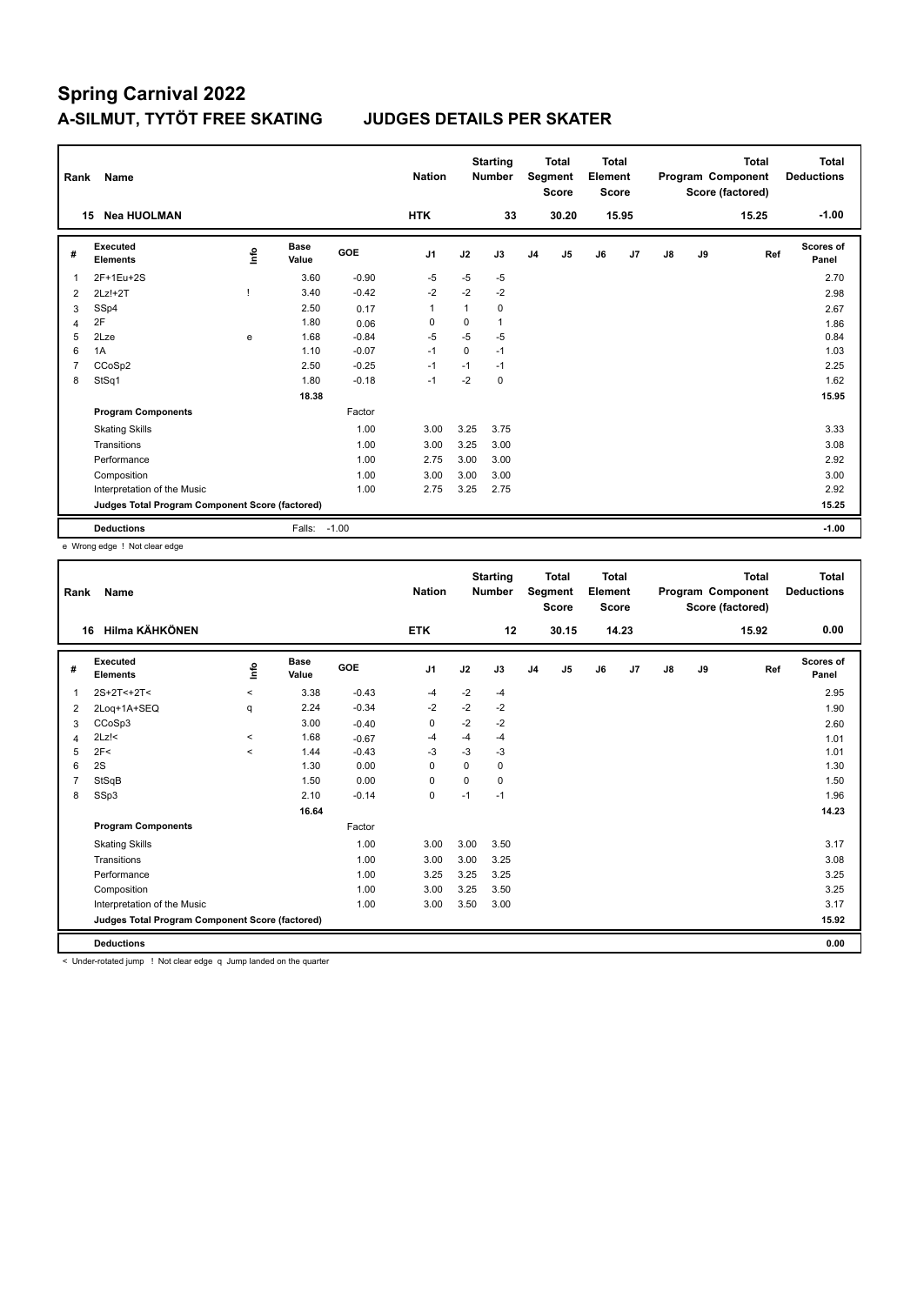| Rank           | Name                                            |         |                      |            | <b>Nation</b>  |          | <b>Starting</b><br><b>Number</b> |                | <b>Total</b><br>Segment<br><b>Score</b> | <b>Total</b><br>Element<br><b>Score</b> |                |    |    | <b>Total</b><br>Program Component<br>Score (factored) | <b>Total</b><br><b>Deductions</b> |
|----------------|-------------------------------------------------|---------|----------------------|------------|----------------|----------|----------------------------------|----------------|-----------------------------------------|-----------------------------------------|----------------|----|----|-------------------------------------------------------|-----------------------------------|
|                | Hertta PÖNNI<br>17                              |         |                      |            | <b>ESJT</b>    |          | 27                               |                | 30.07                                   |                                         | 14.06          |    |    | 17.01                                                 | $-1.00$                           |
| #              | Executed<br><b>Elements</b>                     | lnfo    | <b>Base</b><br>Value | <b>GOE</b> | J <sub>1</sub> | J2       | J3                               | J <sub>4</sub> | J <sub>5</sub>                          | J6                                      | J <sub>7</sub> | J8 | J9 | Ref                                                   | Scores of<br>Panel                |
| 1              | 2Loq                                            | q       | 1.70                 | $-0.40$    | $-2$           | $-3$     | $-2$                             |                |                                         |                                         |                |    |    |                                                       | 1.30                              |
| 2              | 2F<                                             | $\prec$ | 1.44                 | $-0.34$    | $-2$           | $-3$     | $-2$                             |                |                                         |                                         |                |    |    |                                                       | 1.10                              |
| 3              | SS <sub>p2</sub>                                |         | 1.60                 | 0.00       | 0              | 1        | $-1$                             |                |                                         |                                         |                |    |    |                                                       | 1.60                              |
| 4              | 1A+1Eu+2S                                       |         | 2.90                 | $-0.04$    | 0              | $-1$     | 0                                |                |                                         |                                         |                |    |    |                                                       | 2.86                              |
| 5              | $2Lz$ !<                                        | $\prec$ | 1.68                 | $-0.67$    | $-4$           | $-4$     | $-4$                             |                |                                         |                                         |                |    |    |                                                       | 1.01                              |
| 6              | StSq1                                           |         | 1.80                 | $-0.12$    | $\Omega$       | $\Omega$ | $-2$                             |                |                                         |                                         |                |    |    |                                                       | 1.68                              |
| $\overline{7}$ | $2F<+1Lo$                                       | $\prec$ | 1.94                 | $-0.43$    | $-3$           | $-3$     | $-3$                             |                |                                         |                                         |                |    |    |                                                       | 1.51                              |
| 8              | CCoSp3                                          |         | 3.00                 | 0.00       | $\mathbf 0$    | 1        | $-1$                             |                |                                         |                                         |                |    |    |                                                       | 3.00                              |
|                |                                                 |         | 16.06                |            |                |          |                                  |                |                                         |                                         |                |    |    |                                                       | 14.06                             |
|                | <b>Program Components</b>                       |         |                      | Factor     |                |          |                                  |                |                                         |                                         |                |    |    |                                                       |                                   |
|                | <b>Skating Skills</b>                           |         |                      | 1.00       | 3.50           | 3.50     | 4.00                             |                |                                         |                                         |                |    |    |                                                       | 3.67                              |
|                | Transitions                                     |         |                      | 1.00       | 3.25           | 3.50     | 3.75                             |                |                                         |                                         |                |    |    |                                                       | 3.50                              |
|                | Performance                                     |         |                      | 1.00       | 3.25           | 3.50     | 3.00                             |                |                                         |                                         |                |    |    |                                                       | 3.25                              |
|                | Composition                                     |         |                      | 1.00       | 3.50           | 3.50     | 3.25                             |                |                                         |                                         |                |    |    |                                                       | 3.42                              |
|                | Interpretation of the Music                     |         |                      | 1.00       | 3.00           | 3.25     | 3.25                             |                |                                         |                                         |                |    |    |                                                       | 3.17                              |
|                | Judges Total Program Component Score (factored) |         |                      |            |                |          |                                  |                |                                         |                                         |                |    |    |                                                       | 17.01                             |
|                | <b>Deductions</b>                               |         | Time violation:      | $-1.00$    |                |          |                                  |                |                                         |                                         |                |    |    |                                                       | $-1.00$                           |

< Under-rotated jump ! Not clear edge q Jump landed on the quarter

| Rank           | Name                                            |         |                      |         | <b>Nation</b>  |      | <b>Starting</b><br><b>Number</b> |                | <b>Total</b><br>Segment<br><b>Score</b> | <b>Total</b><br>Element<br><b>Score</b> |       |               |    | <b>Total</b><br>Program Component<br>Score (factored) | <b>Total</b><br><b>Deductions</b> |
|----------------|-------------------------------------------------|---------|----------------------|---------|----------------|------|----------------------------------|----------------|-----------------------------------------|-----------------------------------------|-------|---------------|----|-------------------------------------------------------|-----------------------------------|
| 18             | <b>Alina VAALAMO-STEVENS</b>                    |         |                      |         | <b>ETK</b>     |      | 30                               |                | 30.07                                   |                                         | 14.82 |               |    | 15.25                                                 | 0.00                              |
| #              | Executed<br><b>Elements</b>                     | ١m      | <b>Base</b><br>Value | GOE     | J <sub>1</sub> | J2   | J3                               | J <sub>4</sub> | J5                                      | J6                                      | J7    | $\mathsf{J}8$ | J9 | Ref                                                   | <b>Scores of</b><br>Panel         |
| $\mathbf{1}$   | 2Lze                                            | e       | 1.68                 | $-0.78$ | $-5$           | $-5$ | $-4$                             |                |                                         |                                         |       |               |    |                                                       | 0.90                              |
| 2              | 2Lo                                             |         | 1.70                 | $-0.06$ | 0              | $-1$ | 0                                |                |                                         |                                         |       |               |    |                                                       | 1.64                              |
| 3              | CCoSp4                                          |         | 3.50                 | 0.00    | $\mathbf 0$    | 0    | 0                                |                |                                         |                                         |       |               |    |                                                       | 3.50                              |
| 4              | $2F+2T<$                                        | $\prec$ | 2.84                 | $-0.48$ | -3             | $-3$ | $-2$                             |                |                                         |                                         |       |               |    |                                                       | 2.36                              |
| 5              | 1A+1Eu+2Sq                                      | q       | 2.90                 | $-0.56$ | $-4$           | $-5$ | $-4$                             |                |                                         |                                         |       |               |    |                                                       | 2.34                              |
| 6              | 1F                                              |         | 0.50                 | $-0.23$ | $-5$           | $-5$ | $-4$                             |                |                                         |                                         |       |               |    |                                                       | 0.27                              |
| $\overline{7}$ | StSq1                                           |         | 1.80                 | $-0.24$ | $\mathbf 0$    | $-4$ | 0                                |                |                                         |                                         |       |               |    |                                                       | 1.56                              |
| 8              | SSp4                                            |         | 2.50                 | $-0.25$ | $-1$           | $-1$ | $-1$                             |                |                                         |                                         |       |               |    |                                                       | 2.25                              |
|                |                                                 |         | 17.42                |         |                |      |                                  |                |                                         |                                         |       |               |    |                                                       | 14.82                             |
|                | <b>Program Components</b>                       |         |                      | Factor  |                |      |                                  |                |                                         |                                         |       |               |    |                                                       |                                   |
|                | <b>Skating Skills</b>                           |         |                      | 1.00    | 3.25           | 2.50 | 3.50                             |                |                                         |                                         |       |               |    |                                                       | 3.08                              |
|                | Transitions                                     |         |                      | 1.00    | 3.00           | 2.75 | 3.25                             |                |                                         |                                         |       |               |    |                                                       | 3.00                              |
|                | Performance                                     |         |                      | 1.00    | 3.00           | 3.00 | 3.00                             |                |                                         |                                         |       |               |    |                                                       | 3.00                              |
|                | Composition                                     |         |                      | 1.00    | 3.25           | 3.00 | 3.25                             |                |                                         |                                         |       |               |    |                                                       | 3.17                              |
|                | Interpretation of the Music                     |         |                      | 1.00    | 3.00           | 3.00 | 3.00                             |                |                                         |                                         |       |               |    |                                                       | 3.00                              |
|                | Judges Total Program Component Score (factored) |         |                      |         |                |      |                                  |                |                                         |                                         |       |               |    |                                                       | 15.25                             |
|                | <b>Deductions</b>                               |         |                      |         |                |      |                                  |                |                                         |                                         |       |               |    |                                                       | 0.00                              |

< Under-rotated jump e Wrong edge q Jump landed on the quarter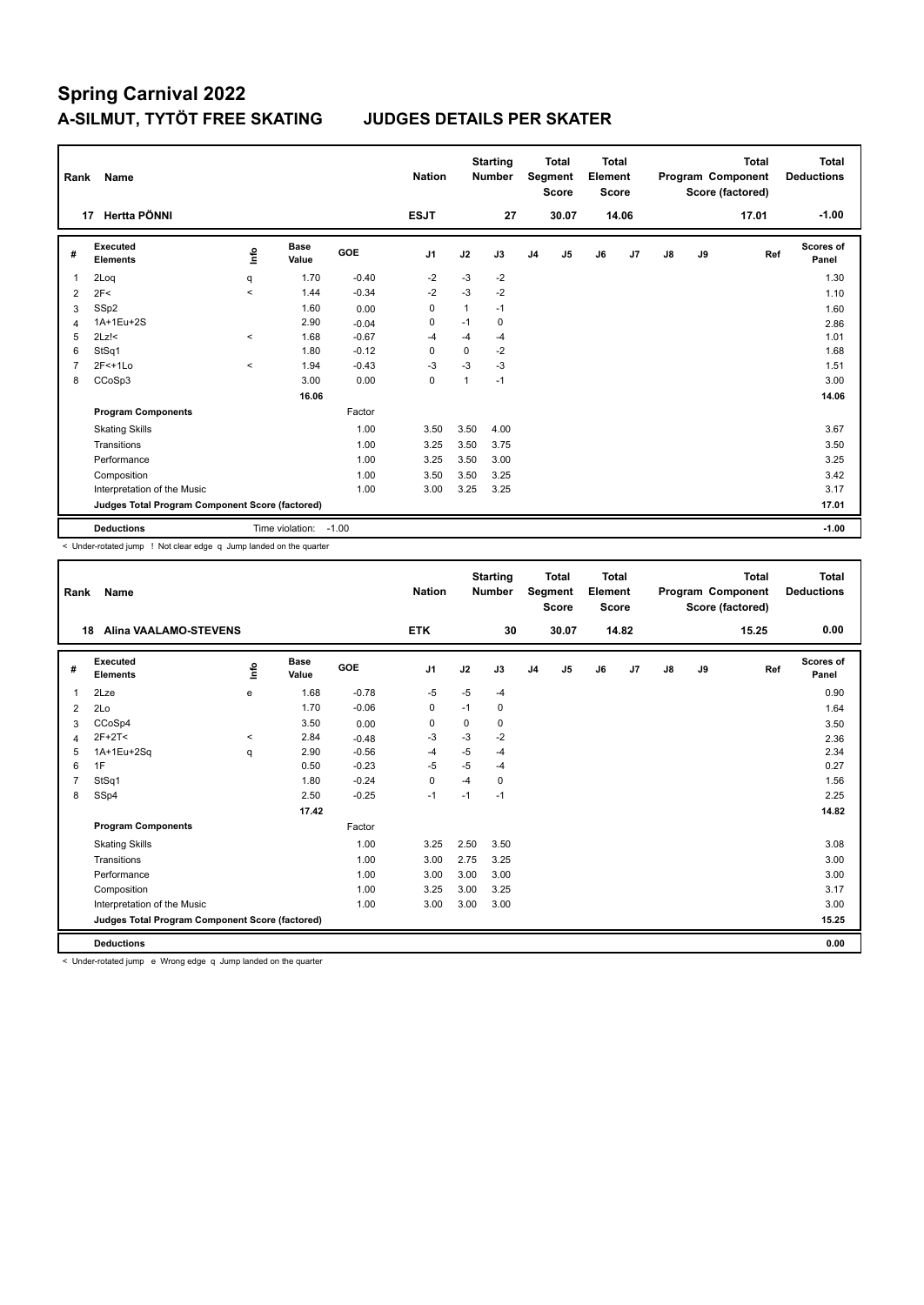| Rank           | Name                                            |      |                      |            | <b>Nation</b> |             | <b>Starting</b><br><b>Number</b> |                | <b>Total</b><br>Segment<br><b>Score</b> | <b>Total</b><br>Element<br><b>Score</b> |       |    |    | <b>Total</b><br>Program Component<br>Score (factored) | Total<br><b>Deductions</b> |
|----------------|-------------------------------------------------|------|----------------------|------------|---------------|-------------|----------------------------------|----------------|-----------------------------------------|-----------------------------------------|-------|----|----|-------------------------------------------------------|----------------------------|
|                | Ellen LINDÉN<br>19                              |      |                      |            | <b>SCT</b>    |             | 29                               |                | 29.97                                   |                                         | 14.38 |    |    | 15.59                                                 | 0.00                       |
| #              | <b>Executed</b><br><b>Elements</b>              | lnfo | <b>Base</b><br>Value | <b>GOE</b> | J1            | J2          | J3                               | J <sub>4</sub> | J5                                      | J6                                      | J7    | J8 | J9 | Ref                                                   | Scores of<br>Panel         |
| 1              | 2S+1Eu+2S                                       |      | 3.10                 | $-0.09$    | $-1$          | $-1$        | 0                                |                |                                         |                                         |       |    |    |                                                       | 3.01                       |
| 2              | 2Lz+2Tq                                         | q    | 3.40                 | $-0.70$    | $-3$          | $-4$        | $-3$                             |                |                                         |                                         |       |    |    |                                                       | 2.70                       |
| 3              | 1A                                              |      | 1.10                 | 0.00       | 0             | $-1$        | $\mathbf{1}$                     |                |                                         |                                         |       |    |    |                                                       | 1.10                       |
| 4              | SSp3                                            |      | 2.10                 | $-0.14$    | $-1$          | $\mathbf 0$ | $-1$                             |                |                                         |                                         |       |    |    |                                                       | 1.96                       |
| 5              | StSq1                                           |      | 1.80                 | $-0.24$    | $-1$          | $-2$        | $-1$                             |                |                                         |                                         |       |    |    |                                                       | 1.56                       |
| 6              | 2Fq                                             | q    | 1.80                 | $-0.42$    | $-2$          | $-3$        | $-2$                             |                |                                         |                                         |       |    |    |                                                       | 1.38                       |
| $\overline{7}$ | 1Lo                                             |      | 0.50                 | $-0.23$    | $-5$          | $-5$        | $-4$                             |                |                                         |                                         |       |    |    |                                                       | 0.27                       |
| 8              | CCoSp3                                          |      | 3.00                 | $-0.60$    | $-2$          | $-1$        | $-3$                             |                |                                         |                                         |       |    |    |                                                       | 2.40                       |
|                |                                                 |      | 16.80                |            |               |             |                                  |                |                                         |                                         |       |    |    |                                                       | 14.38                      |
|                | <b>Program Components</b>                       |      |                      | Factor     |               |             |                                  |                |                                         |                                         |       |    |    |                                                       |                            |
|                | <b>Skating Skills</b>                           |      |                      | 1.00       | 3.00          | 3.25        | 3.50                             |                |                                         |                                         |       |    |    |                                                       | 3.25                       |
|                | Transitions                                     |      |                      | 1.00       | 2.50          | 3.25        | 3.00                             |                |                                         |                                         |       |    |    |                                                       | 2.92                       |
|                | Performance                                     |      |                      | 1.00       | 2.75          | 3.50        | 3.00                             |                |                                         |                                         |       |    |    |                                                       | 3.08                       |
|                | Composition                                     |      |                      | 1.00       | 3.00          | 3.25        | 3.25                             |                |                                         |                                         |       |    |    |                                                       | 3.17                       |
|                | Interpretation of the Music                     |      |                      | 1.00       | 3.00          | 3.50        | 3.00                             |                |                                         |                                         |       |    |    |                                                       | 3.17                       |
|                | Judges Total Program Component Score (factored) |      |                      |            |               |             |                                  |                |                                         |                                         |       |    |    |                                                       | 15.59                      |
|                | <b>Deductions</b>                               |      |                      |            |               |             |                                  |                |                                         |                                         |       |    |    |                                                       | 0.00                       |

q Jump landed on the quarter

| Rank | <b>Name</b>                                     |         |                      |         | <b>Nation</b> |      | <b>Starting</b><br><b>Number</b> |                | <b>Total</b><br>Segment<br><b>Score</b> | Total<br>Element<br><b>Score</b> |                |               |    | <b>Total</b><br>Program Component<br>Score (factored) | <b>Total</b><br><b>Deductions</b> |
|------|-------------------------------------------------|---------|----------------------|---------|---------------|------|----------------------------------|----------------|-----------------------------------------|----------------------------------|----------------|---------------|----|-------------------------------------------------------|-----------------------------------|
| 20   | Aini HAKKARAINEN                                |         |                      |         | <b>TTK</b>    |      | 23                               |                | 29.86                                   |                                  | 14.28          |               |    | 15.58                                                 | 0.00                              |
| #    | Executed<br><b>Elements</b>                     | Life    | <b>Base</b><br>Value | GOE     | J1            | J2   | J3                               | J <sub>4</sub> | J <sub>5</sub>                          | J6                               | J <sub>7</sub> | $\mathsf{J}8$ | J9 | Ref                                                   | Scores of<br>Panel                |
| 1    | $1A+2Lo<$                                       | $\prec$ | 2.46                 | $-0.36$ | $-2$          | $-3$ | $-3$                             |                |                                         |                                  |                |               |    |                                                       | 2.10                              |
| 2    | Lz                                              |         | 0.00                 | 0.00    | ٠             |      | $\overline{\phantom{a}}$         |                |                                         |                                  |                |               |    |                                                       | 0.00                              |
| 3    | CSSp3                                           |         | 2.60                 | 0.09    | 1             | 0    | 0                                |                |                                         |                                  |                |               |    |                                                       | 2.69                              |
| 4    | 2F                                              |         | 1.80                 | $-0.18$ | -1            | $-1$ | $-1$                             |                |                                         |                                  |                |               |    |                                                       | 1.62                              |
| 5    | StSqB                                           |         | 1.50                 | $-0.15$ | $\mathbf 0$   | $-2$ | $-1$                             |                |                                         |                                  |                |               |    |                                                       | 1.35                              |
| 6    | 1A+1Eu+2S                                       |         | 2.90                 | $-0.09$ | 0             | $-1$ | $-1$                             |                |                                         |                                  |                |               |    |                                                       | 2.81                              |
|      | 2Lo<                                            | $\prec$ | 1.36                 | $-0.45$ | -3            | -4   | $-3$                             |                |                                         |                                  |                |               |    |                                                       | 0.91                              |
| 8    | CCoSp4                                          |         | 3.50                 | $-0.70$ | $-2$          | $-2$ | $-2$                             |                |                                         |                                  |                |               |    |                                                       | 2.80                              |
|      |                                                 |         | 16.12                |         |               |      |                                  |                |                                         |                                  |                |               |    |                                                       | 14.28                             |
|      | <b>Program Components</b>                       |         |                      | Factor  |               |      |                                  |                |                                         |                                  |                |               |    |                                                       |                                   |
|      | <b>Skating Skills</b>                           |         |                      | 1.00    | 3.00          | 3.25 | 3.75                             |                |                                         |                                  |                |               |    |                                                       | 3.33                              |
|      | Transitions                                     |         |                      | 1.00    | 2.75          | 3.25 | 3.00                             |                |                                         |                                  |                |               |    |                                                       | 3.00                              |
|      | Performance                                     |         |                      | 1.00    | 2.75          | 3.25 | 3.25                             |                |                                         |                                  |                |               |    |                                                       | 3.08                              |
|      | Composition                                     |         |                      | 1.00    | 3.00          | 3.25 | 3.25                             |                |                                         |                                  |                |               |    |                                                       | 3.17                              |
|      | Interpretation of the Music                     |         |                      | 1.00    | 2.75          | 3.25 | 3.00                             |                |                                         |                                  |                |               |    |                                                       | 3.00                              |
|      | Judges Total Program Component Score (factored) |         |                      |         |               |      |                                  |                |                                         |                                  |                |               |    |                                                       | 15.58                             |
|      | <b>Deductions</b>                               |         |                      |         |               |      |                                  |                |                                         |                                  |                |               |    |                                                       | 0.00                              |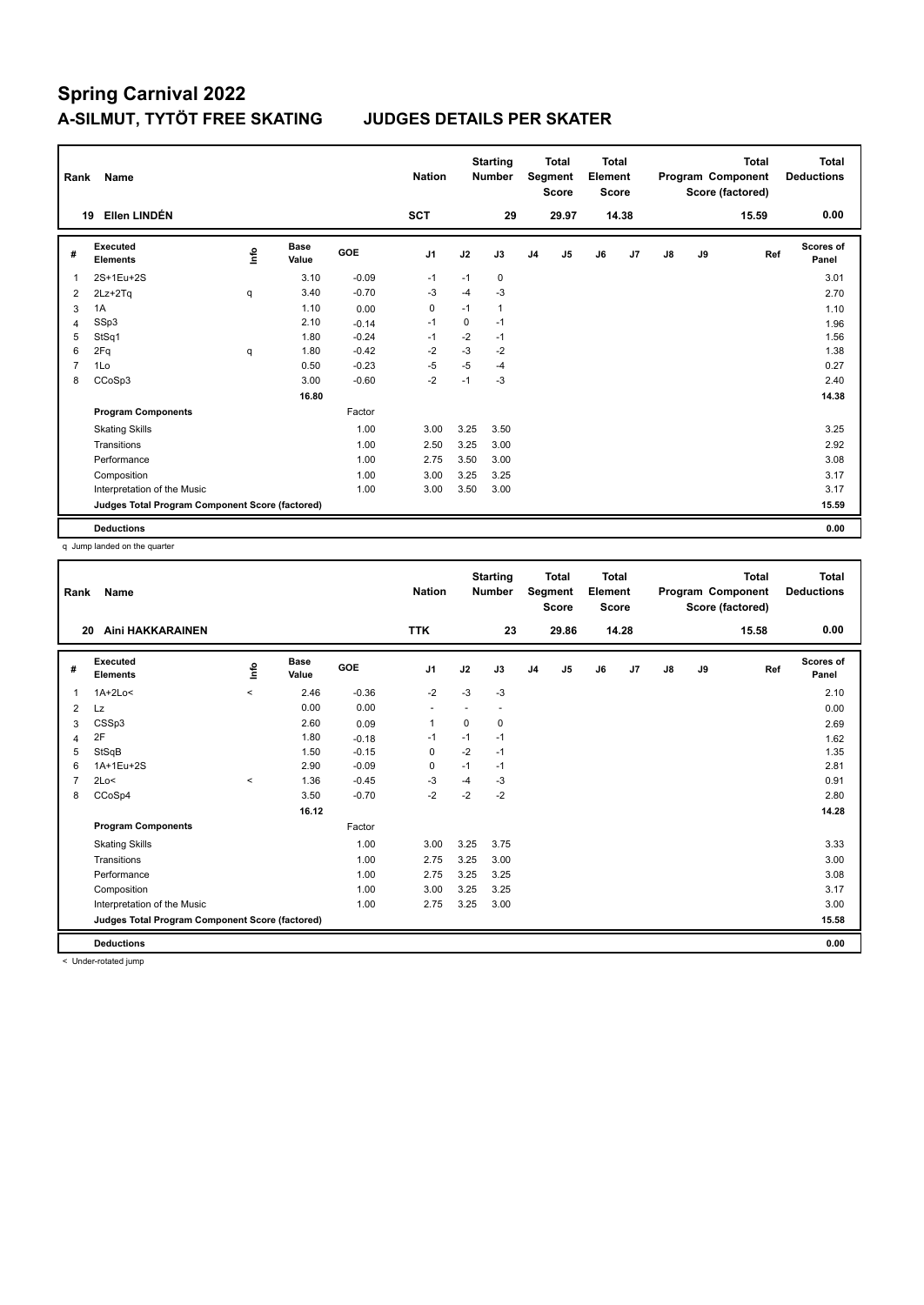| Rank           | Name                                            |             |                      |            | <b>Nation</b> |      | <b>Starting</b><br><b>Number</b> |                | <b>Total</b><br>Segment<br><b>Score</b> | Total<br>Element<br><b>Score</b> |       |               |    | <b>Total</b><br>Program Component<br>Score (factored) | <b>Total</b><br><b>Deductions</b> |
|----------------|-------------------------------------------------|-------------|----------------------|------------|---------------|------|----------------------------------|----------------|-----------------------------------------|----------------------------------|-------|---------------|----|-------------------------------------------------------|-----------------------------------|
|                | <b>Veera NIKKANEN</b><br>21                     |             |                      |            | <b>EVT</b>    |      | 16                               |                | 29.76                                   |                                  | 15.25 |               |    | 15.01                                                 | $-0.50$                           |
| #              | Executed<br><b>Elements</b>                     | <u>info</u> | <b>Base</b><br>Value | <b>GOE</b> | J1            | J2   | J3                               | J <sub>4</sub> | J5                                      | J6                               | J7    | $\mathsf{J}8$ | J9 | Ref                                                   | <b>Scores of</b><br>Panel         |
| $\overline{1}$ | 2Lo+1Eu+2S                                      |             | 3.50                 | $-0.06$    | 0             | $-1$ | 0                                |                |                                         |                                  |       |               |    |                                                       | 3.44                              |
| 2              | 2F                                              |             | 1.80                 | $-0.18$    | $-1$          | $-1$ | $-1$                             |                |                                         |                                  |       |               |    |                                                       | 1.62                              |
| 3              | 2Lze                                            | e           | 1.68                 | $-0.50$    | -3            | $-3$ | $-3$                             |                |                                         |                                  |       |               |    |                                                       | 1.18                              |
| $\overline{4}$ | FCSSp1                                          |             | 1.90                 | $-0.51$    | $-2$          | $-3$ | $-3$                             |                |                                         |                                  |       |               |    |                                                       | 1.39                              |
| 5              | 2S                                              |             | 1.30                 | $-0.26$    | $-2$          | $-2$ | $-2$                             |                |                                         |                                  |       |               |    |                                                       | 1.04                              |
| 6              | 2Lo+1A+SEQ                                      |             | 2.24                 | $-0.23$    | $-1$          | $-2$ | $-1$                             |                |                                         |                                  |       |               |    |                                                       | 2.01                              |
| $\overline{7}$ | StSqB                                           |             | 1.50                 | $-0.20$    | $-1$          | $-3$ | 0                                |                |                                         |                                  |       |               |    |                                                       | 1.30                              |
| 8              | CCoSp4                                          |             | 3.50                 | $-0.23$    | $\mathbf{1}$  | $-1$ | $-2$                             |                |                                         |                                  |       |               |    |                                                       | 3.27                              |
|                |                                                 |             | 17.42                |            |               |      |                                  |                |                                         |                                  |       |               |    |                                                       | 15.25                             |
|                | <b>Program Components</b>                       |             |                      | Factor     |               |      |                                  |                |                                         |                                  |       |               |    |                                                       |                                   |
|                | <b>Skating Skills</b>                           |             |                      | 1.00       | 2.50          | 2.50 | 3.25                             |                |                                         |                                  |       |               |    |                                                       | 2.75                              |
|                | Transitions                                     |             |                      | 1.00       | 2.25          | 2.75 | 3.00                             |                |                                         |                                  |       |               |    |                                                       | 2.67                              |
|                | Performance                                     |             |                      | 1.00       | 2.75          | 3.00 | 3.25                             |                |                                         |                                  |       |               |    |                                                       | 3.00                              |
|                | Composition                                     |             |                      | 1.00       | 2.75          | 3.25 | 3.50                             |                |                                         |                                  |       |               |    |                                                       | 3.17                              |
|                | Interpretation of the Music                     |             |                      | 1.00       | 3.25          | 3.50 | 3.50                             |                |                                         |                                  |       |               |    |                                                       | 3.42                              |
|                | Judges Total Program Component Score (factored) |             |                      |            |               |      |                                  |                |                                         |                                  |       |               |    |                                                       | 15.01                             |
|                | <b>Deductions</b>                               |             | No/Wrong Spiral:     | $-0.50$    |               |      |                                  |                |                                         |                                  |       |               |    |                                                       | $-0.50$                           |

e Wrong edge

| Rank | <b>Name</b>                                     |         |                      |            | <b>Nation</b>  |      | <b>Starting</b><br><b>Number</b> |                | <b>Total</b><br>Segment<br><b>Score</b> | <b>Total</b><br>Element<br><b>Score</b> |                |               |    | <b>Total</b><br>Program Component<br>Score (factored) | <b>Total</b><br><b>Deductions</b> |
|------|-------------------------------------------------|---------|----------------------|------------|----------------|------|----------------------------------|----------------|-----------------------------------------|-----------------------------------------|----------------|---------------|----|-------------------------------------------------------|-----------------------------------|
|      | <b>Matilda MAARNI</b><br>22                     |         |                      |            | <b>RAUTL</b>   |      | 24                               |                | 29.41                                   |                                         | 14.99          |               |    | 14.42                                                 | 0.00                              |
| #    | Executed<br><b>Elements</b>                     | lnfo    | <b>Base</b><br>Value | <b>GOE</b> | J <sub>1</sub> | J2   | J3                               | J <sub>4</sub> | J <sub>5</sub>                          | J6                                      | J <sub>7</sub> | $\mathsf{J}8$ | J9 | Ref                                                   | Scores of<br>Panel                |
| 1    | 1A                                              |         | 1.10                 | $-0.04$    | 0              | $-1$ | 0                                |                |                                         |                                         |                |               |    |                                                       | 1.06                              |
| 2    | $2Fq+2T<$                                       | $\prec$ | 2.84                 | $-0.84$    | -4             | -5   | $-5$                             |                |                                         |                                         |                |               |    |                                                       | 2.00                              |
| 3    | 2Lz!+2T<+2Lo<                                   | $\prec$ | 4.50                 | $-1.05$    | $-5$           | $-5$ | $-5$                             |                |                                         |                                         |                |               |    |                                                       | 3.45                              |
| 4    | LSp2                                            |         | 1.90                 | $-0.51$    | $-2$           | $-3$ | $-3$                             |                |                                         |                                         |                |               |    |                                                       | 1.39                              |
| 5    | 2Lz                                             |         | 2.10                 | $-0.07$    | 0              | $-1$ | 0                                |                |                                         |                                         |                |               |    |                                                       | 2.03                              |
| 6    | 2F                                              |         | 1.80                 | $-0.06$    | 0              | $-1$ | 0                                |                |                                         |                                         |                |               |    |                                                       | 1.74                              |
| 7    | StSqB                                           |         | 1.50                 | $-0.35$    | $-2$           | -3   | $-2$                             |                |                                         |                                         |                |               |    |                                                       | 1.15                              |
| 8    | CCoSp3V                                         |         | 2.25                 | $-0.08$    | $\pmb{0}$      | 0    | $-1$                             |                |                                         |                                         |                |               |    |                                                       | 2.17                              |
|      |                                                 |         | 17.99                |            |                |      |                                  |                |                                         |                                         |                |               |    |                                                       | 14.99                             |
|      | <b>Program Components</b>                       |         |                      | Factor     |                |      |                                  |                |                                         |                                         |                |               |    |                                                       |                                   |
|      | <b>Skating Skills</b>                           |         |                      | 1.00       | 2.50           | 2.50 | 3.00                             |                |                                         |                                         |                |               |    |                                                       | 2.67                              |
|      | Transitions                                     |         |                      | 1.00       | 2.50           | 2.75 | 2.75                             |                |                                         |                                         |                |               |    |                                                       | 2.67                              |
|      | Performance                                     |         |                      | 1.00       | 2.75           | 3.00 | 3.25                             |                |                                         |                                         |                |               |    |                                                       | 3.00                              |
|      | Composition                                     |         |                      | 1.00       | 3.00           | 3.00 | 3.25                             |                |                                         |                                         |                |               |    |                                                       | 3.08                              |
|      | Interpretation of the Music                     |         |                      | 1.00       | 2.75           | 3.25 | 3.00                             |                |                                         |                                         |                |               |    |                                                       | 3.00                              |
|      | Judges Total Program Component Score (factored) |         |                      |            |                |      |                                  |                |                                         |                                         |                |               |    |                                                       | 14.42                             |
|      | <b>Deductions</b>                               |         |                      |            |                |      |                                  |                |                                         |                                         |                |               |    |                                                       | 0.00                              |

< Under-rotated jump ! Not clear edge q Jump landed on the quarter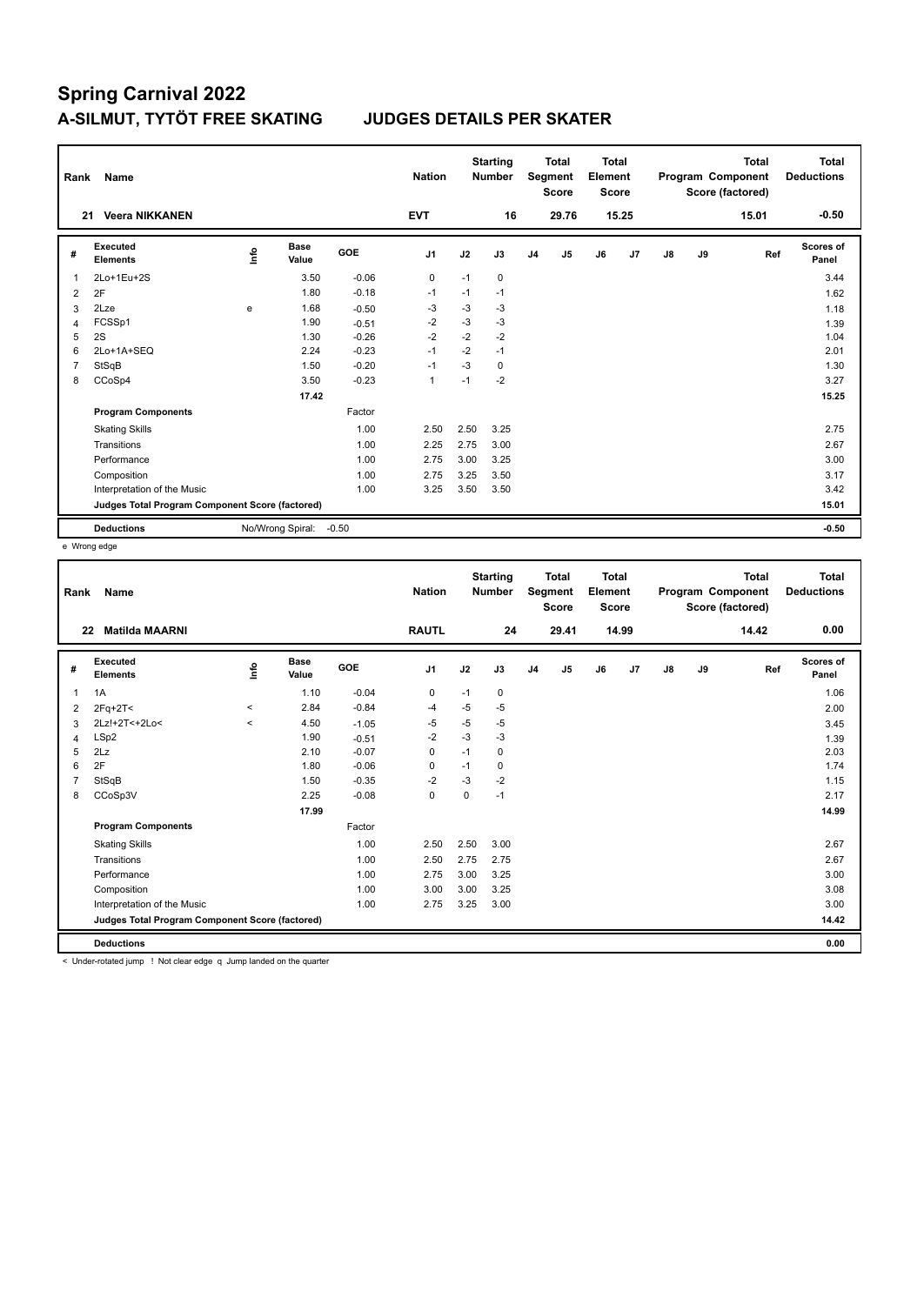| Rank | Name                                            |       |               |            | <b>Nation</b>  |             | <b>Starting</b><br><b>Number</b> |                | <b>Total</b><br>Segment<br><b>Score</b> | <b>Total</b><br>Element<br><b>Score</b> |       |    |    | <b>Total</b><br>Program Component<br>Score (factored) | Total<br><b>Deductions</b> |
|------|-------------------------------------------------|-------|---------------|------------|----------------|-------------|----------------------------------|----------------|-----------------------------------------|-----------------------------------------|-------|----|----|-------------------------------------------------------|----------------------------|
|      | <b>Nea MITIKKA</b><br>23                        |       |               |            | <b>PORIT</b>   |             | 9                                |                | 29.03                                   |                                         | 13.45 |    |    | 15.58                                                 | 0.00                       |
| #    | Executed<br><b>Elements</b>                     | ١nfo  | Base<br>Value | <b>GOE</b> | J <sub>1</sub> | J2          | J3                               | J <sub>4</sub> | J <sub>5</sub>                          | J6                                      | J7    | J8 | J9 | Ref                                                   | Scores of<br>Panel         |
| 1    | 1A                                              |       | 1.10          | 0.04       | $\overline{1}$ | $\mathbf 0$ | 0                                |                |                                         |                                         |       |    |    |                                                       | 1.14                       |
| 2    | FSS <sub>p2</sub>                               |       | 2.30          | $-0.23$    | $-1$           | 0           | $-2$                             |                |                                         |                                         |       |    |    |                                                       | 2.07                       |
| 3    | $2S+2Lo<$                                       | $\,<$ | 2.66          | $-0.54$    | -3             | $-4$        | $-5$                             |                |                                         |                                         |       |    |    |                                                       | 2.12                       |
| 4    | 2Lo<<                                           | <<    | 0.50          | $-0.22$    | $-4$           | $-5$        | $-4$                             |                |                                         |                                         |       |    |    |                                                       | 0.28                       |
| 5    | StSq1                                           |       | 1.80          | $-0.06$    | $\overline{1}$ | $-2$        | 0                                |                |                                         |                                         |       |    |    |                                                       | 1.74                       |
| 6    | 2Tq                                             | q     | 1.30          | $-0.43$    | $-2$           | $-4$        | $-4$                             |                |                                         |                                         |       |    |    |                                                       | 0.87                       |
| 7    | CCoSp2                                          |       | 2.50          | $-0.17$    | $-1$           | $\Omega$    | $-1$                             |                |                                         |                                         |       |    |    |                                                       | 2.33                       |
| 8    | 1A+1Eu+2S                                       |       | 2.90          | 0.00       | 0              | 0           | 0                                |                |                                         |                                         |       |    |    |                                                       | 2.90                       |
|      |                                                 |       | 15.06         |            |                |             |                                  |                |                                         |                                         |       |    |    |                                                       | 13.45                      |
|      | <b>Program Components</b>                       |       |               | Factor     |                |             |                                  |                |                                         |                                         |       |    |    |                                                       |                            |
|      | <b>Skating Skills</b>                           |       |               | 1.00       | 3.25           | 2.75        | 3.25                             |                |                                         |                                         |       |    |    |                                                       | 3.08                       |
|      | Transitions                                     |       |               | 1.00       | 2.75           | 3.00        | 2.75                             |                |                                         |                                         |       |    |    |                                                       | 2.83                       |
|      | Performance                                     |       |               | 1.00       | 3.25           | 3.25        | 3.00                             |                |                                         |                                         |       |    |    |                                                       | 3.17                       |
|      | Composition                                     |       |               | 1.00       | 3.50           | 3.25        | 3.25                             |                |                                         |                                         |       |    |    |                                                       | 3.33                       |
|      | Interpretation of the Music                     |       |               | 1.00       | 3.50           | 3.00        | 3.00                             |                |                                         |                                         |       |    |    |                                                       | 3.17                       |
|      | Judges Total Program Component Score (factored) |       |               |            |                |             |                                  |                |                                         |                                         |       |    |    |                                                       | 15.58                      |
|      | <b>Deductions</b>                               |       |               |            |                |             |                                  |                |                                         |                                         |       |    |    |                                                       | 0.00                       |

< Under-rotated jump << Downgraded jump q Jump landed on the quarter

| Rank           | Name                                            |          |                      |         | <b>Nation</b>  |      | <b>Starting</b><br><b>Number</b> |                | <b>Total</b><br>Segment<br><b>Score</b> | <b>Total</b><br>Element<br><b>Score</b> |       |               |    | <b>Total</b><br>Program Component<br>Score (factored) | <b>Total</b><br><b>Deductions</b> |
|----------------|-------------------------------------------------|----------|----------------------|---------|----------------|------|----------------------------------|----------------|-----------------------------------------|-----------------------------------------|-------|---------------|----|-------------------------------------------------------|-----------------------------------|
| 24             | Janella STENSTRÖM                               |          |                      |         | <b>ESJT</b>    |      | 32                               |                | 27.93                                   |                                         | 10.43 |               |    | 17.50                                                 | 0.00                              |
| #              | Executed<br><b>Elements</b>                     | Life     | <b>Base</b><br>Value | GOE     | J <sub>1</sub> | J2   | J3                               | J <sub>4</sub> | J5                                      | J6                                      | J7    | $\mathsf{J}8$ | J9 | Ref                                                   | <b>Scores of</b><br>Panel         |
| $\mathbf{1}$   | 1A                                              |          | 1.10                 | 0.11    | $\mathbf{1}$   | 1    | $\mathbf{1}$                     |                |                                         |                                         |       |               |    |                                                       | 1.21                              |
| 2              | 2Lz<<                                           | <<       | 0.60                 | $-0.24$ | $-4$           | $-4$ | $-4$                             |                |                                         |                                         |       |               |    |                                                       | 0.36                              |
| 3              | SSp2                                            |          | 1.60                 | 0.05    | 0              |      | 0                                |                |                                         |                                         |       |               |    |                                                       | 1.65                              |
| $\overline{4}$ | StSq1                                           |          | 1.80                 | 0.00    | 0              | 0    | 0                                |                |                                         |                                         |       |               |    |                                                       | 1.80                              |
| 5              | 2T                                              |          | 1.30                 | $-0.22$ | $-2$           | $-1$ | $-2$                             |                |                                         |                                         |       |               |    |                                                       | 1.08                              |
| 6              | 2F<+2T<                                         | $\hat{}$ | 2.48                 | $-0.67$ | $-4$           | $-5$ | $-5$                             |                |                                         |                                         |       |               |    |                                                       | 1.81                              |
| 7              | CCoSpBV                                         |          | 1.28                 | $-0.42$ | -3             | $-3$ | $-4$                             |                |                                         |                                         |       |               |    |                                                       | 0.86                              |
| 8              | 2S+1A+SEQ                                       |          | 1.92                 | $-0.26$ | $-1$           | $-2$ | $-3$                             |                |                                         |                                         |       |               |    |                                                       | 1.66                              |
|                |                                                 |          | 12.08                |         |                |      |                                  |                |                                         |                                         |       |               |    |                                                       | 10.43                             |
|                | <b>Program Components</b>                       |          |                      | Factor  |                |      |                                  |                |                                         |                                         |       |               |    |                                                       |                                   |
|                | <b>Skating Skills</b>                           |          |                      | 1.00    | 3.50           | 3.25 | 3.75                             |                |                                         |                                         |       |               |    |                                                       | 3.50                              |
|                | Transitions                                     |          |                      | 1.00    | 3.25           | 3.25 | 3.75                             |                |                                         |                                         |       |               |    |                                                       | 3.42                              |
|                | Performance                                     |          |                      | 1.00    | 3.25           | 3.50 | 4.00                             |                |                                         |                                         |       |               |    |                                                       | 3.58                              |
|                | Composition                                     |          |                      | 1.00    | 3.50           | 3.25 | 3.75                             |                |                                         |                                         |       |               |    |                                                       | 3.50                              |
|                | Interpretation of the Music                     |          |                      | 1.00    | 3.25           | 3.25 | 4.00                             |                |                                         |                                         |       |               |    |                                                       | 3.50                              |
|                | Judges Total Program Component Score (factored) |          |                      |         |                |      |                                  |                |                                         |                                         |       |               |    |                                                       | 17.50                             |
|                | <b>Deductions</b>                               |          |                      |         |                |      |                                  |                |                                         |                                         |       |               |    |                                                       | 0.00                              |

< Under-rotated jump << Downgraded jump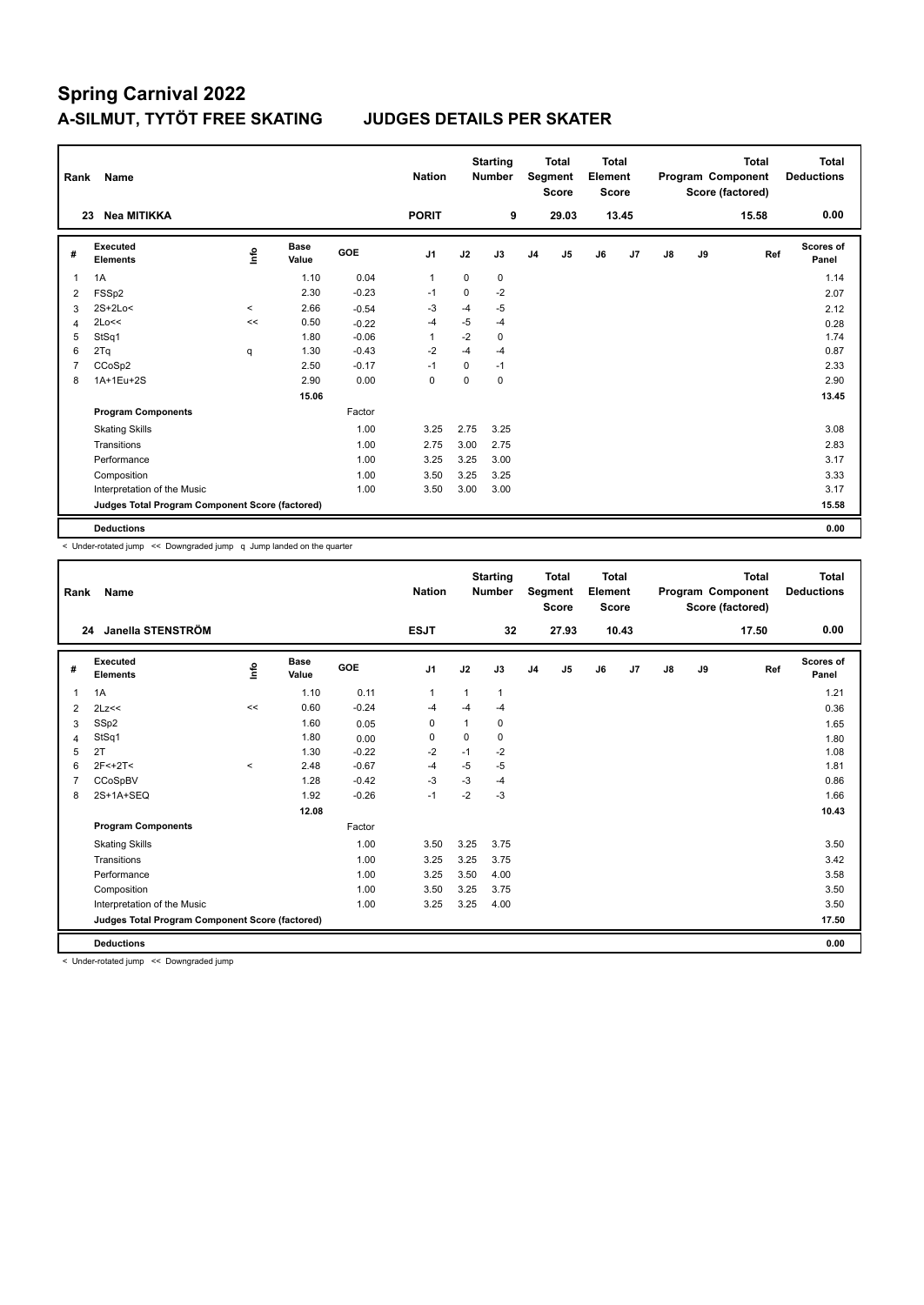| Rank           | Name                                            |         |                      |            | <b>Nation</b>  |      | <b>Starting</b><br><b>Number</b> |                | <b>Total</b><br>Segment<br><b>Score</b> | Total<br>Element<br><b>Score</b> |       |    |    | <b>Total</b><br>Program Component<br>Score (factored) | <b>Total</b><br><b>Deductions</b> |
|----------------|-------------------------------------------------|---------|----------------------|------------|----------------|------|----------------------------------|----------------|-----------------------------------------|----------------------------------|-------|----|----|-------------------------------------------------------|-----------------------------------|
|                | Ea AHOPELTO<br>25                               |         |                      |            | <b>HTA</b>     |      | 8                                |                | 27.18                                   |                                  | 11.18 |    |    | 17.00                                                 | $-1.00$                           |
| #              | Executed<br><b>Elements</b>                     | ١nfo    | <b>Base</b><br>Value | <b>GOE</b> | J <sub>1</sub> | J2   | J3                               | J <sub>4</sub> | J5                                      | J6                               | J7    | J8 | J9 | Ref                                                   | Scores of<br>Panel                |
| 1              | 1A+1Eu+2S                                       |         | 2.90                 | $-0.04$    | $\mathbf 0$    | $-1$ | 0                                |                |                                         |                                  |       |    |    |                                                       | 2.86                              |
| 2              | 2T                                              |         | 1.30                 | 0.00       | 0              | 0    | 0                                |                |                                         |                                  |       |    |    |                                                       | 1.30                              |
| 3              | CCoSp2V                                         |         | 1.88                 | $-0.44$    | $-2$           | $-2$ | $-3$                             |                |                                         |                                  |       |    |    |                                                       | 1.44                              |
| 4              | 2F                                              |         | 1.80                 | $-0.90$    | $-5$           | $-5$ | $-5$                             |                |                                         |                                  |       |    |    |                                                       | 0.90                              |
| 5              | 2Lo                                             |         | 1.70                 | $-0.68$    | $-4$           | $-4$ | $-4$                             |                |                                         |                                  |       |    |    |                                                       | 1.02                              |
| 6              | 2F<                                             | $\prec$ | 1.44                 | $-0.72$    | $-5$           | $-5$ | $-5$                             |                |                                         |                                  |       |    |    |                                                       | 0.72                              |
| $\overline{7}$ | StSq1                                           |         | 1.80                 | 0.00       | $\mathbf 0$    | 0    | 0                                |                |                                         |                                  |       |    |    |                                                       | 1.80                              |
| 8              | CSSp1V                                          |         | 1.43                 | $-0.29$    | $-3$           | $-1$ | $-2$                             |                |                                         |                                  |       |    |    |                                                       | 1.14                              |
|                |                                                 |         | 14.25                |            |                |      |                                  |                |                                         |                                  |       |    |    |                                                       | 11.18                             |
|                | <b>Program Components</b>                       |         |                      | Factor     |                |      |                                  |                |                                         |                                  |       |    |    |                                                       |                                   |
|                | <b>Skating Skills</b>                           |         |                      | 1.00       | 3.50           | 3.50 | 3.25                             |                |                                         |                                  |       |    |    |                                                       | 3.42                              |
|                | Transitions                                     |         |                      | 1.00       | 3.00           | 3.25 | 3.25                             |                |                                         |                                  |       |    |    |                                                       | 3.17                              |
|                | Performance                                     |         |                      | 1.00       | 3.25           | 3.50 | 3.00                             |                |                                         |                                  |       |    |    |                                                       | 3.25                              |
|                | Composition                                     |         |                      | 1.00       | 3.50           | 3.50 | 3.75                             |                |                                         |                                  |       |    |    |                                                       | 3.58                              |
|                | Interpretation of the Music                     |         |                      | 1.00       | 3.50           | 3.75 | 3.50                             |                |                                         |                                  |       |    |    |                                                       | 3.58                              |
|                | Judges Total Program Component Score (factored) |         |                      |            |                |      |                                  |                |                                         |                                  |       |    |    |                                                       | 17.00                             |
|                | <b>Deductions</b>                               |         | Falls: -1.00         |            |                |      |                                  |                |                                         |                                  |       |    |    |                                                       | $-1.00$                           |

< Under-rotated jump

| Rank           | Name                                            |         |                      |            | <b>Nation</b>  |              | <b>Starting</b><br><b>Number</b> |                | <b>Total</b><br>Segment<br><b>Score</b> | <b>Total</b><br>Element<br><b>Score</b> |       |               |    | <b>Total</b><br>Program Component<br>Score (factored) | <b>Total</b><br><b>Deductions</b> |
|----------------|-------------------------------------------------|---------|----------------------|------------|----------------|--------------|----------------------------------|----------------|-----------------------------------------|-----------------------------------------|-------|---------------|----|-------------------------------------------------------|-----------------------------------|
|                | Zea RASKI<br>26                                 |         |                      |            | <b>ESJT</b>    |              | 11                               |                | 27.14                                   |                                         | 12.73 |               |    | 15.41                                                 | $-1.00$                           |
| #              | Executed<br><b>Elements</b>                     | lnfo    | <b>Base</b><br>Value | <b>GOE</b> | J <sub>1</sub> | J2           | J3                               | J <sub>4</sub> | J <sub>5</sub>                          | J6                                      | J7    | $\mathsf{J}8$ | J9 | Ref                                                   | Scores of<br>Panel                |
| $\overline{1}$ | 1A                                              |         | 1.10                 | 0.11       | $\mathbf 1$    | $\mathbf{1}$ | 1                                |                |                                         |                                         |       |               |    |                                                       | 1.21                              |
| $\overline{2}$ | 2F<                                             | $\prec$ | 1.44                 | $-0.72$    | $-5$           | $-5$         | $-5$                             |                |                                         |                                         |       |               |    |                                                       | 0.72                              |
| 3              | StSqB                                           |         | 1.50                 | $-0.15$    | $-1$           | $-2$         | 0                                |                |                                         |                                         |       |               |    |                                                       | 1.35                              |
| $\overline{4}$ | $2T+2Tq$                                        | q       | 2.60                 | $-0.35$    | $-3$           | $-3$         | $-2$                             |                |                                         |                                         |       |               |    |                                                       | 2.25                              |
| 5              | SSp3                                            |         | 2.10                 | $-0.28$    | $-2$           | $-1$         | $-1$                             |                |                                         |                                         |       |               |    |                                                       | 1.82                              |
| 6              | 2Lz<+1Eu<<+2S<                                  | <<      | 2.72                 | $-0.84$    | $-5$           | $-5$         | $-5$                             |                |                                         |                                         |       |               |    |                                                       | 1.88                              |
| $\overline{7}$ | 2Lo<                                            | $\prec$ | 1.36                 | $-0.36$    | $-2$           | $-3$         | $-3$                             |                |                                         |                                         |       |               |    |                                                       | 1.00                              |
| 8              | CCoSp2                                          |         | 2.50                 | 0.00       | $\mathbf 0$    | $\mathbf 0$  | $\mathbf 0$                      |                |                                         |                                         |       |               |    |                                                       | 2.50                              |
|                |                                                 |         | 15.32                |            |                |              |                                  |                |                                         |                                         |       |               |    |                                                       | 12.73                             |
|                | <b>Program Components</b>                       |         |                      | Factor     |                |              |                                  |                |                                         |                                         |       |               |    |                                                       |                                   |
|                | <b>Skating Skills</b>                           |         |                      | 1.00       | 3.00           | 2.75         | 3.50                             |                |                                         |                                         |       |               |    |                                                       | 3.08                              |
|                | Transitions                                     |         |                      | 1.00       | 3.25           | 3.00         | 3.00                             |                |                                         |                                         |       |               |    |                                                       | 3.08                              |
|                | Performance                                     |         |                      | 1.00       | 3.00           | 3.00         | 3.25                             |                |                                         |                                         |       |               |    |                                                       | 3.08                              |
|                | Composition                                     |         |                      | 1.00       | 3.25           | 2.75         | 3.50                             |                |                                         |                                         |       |               |    |                                                       | 3.17                              |
|                | Interpretation of the Music                     |         |                      | 1.00       | 3.00           | 2.75         | 3.25                             |                |                                         |                                         |       |               |    |                                                       | 3.00                              |
|                | Judges Total Program Component Score (factored) |         |                      |            |                |              |                                  |                |                                         |                                         |       |               |    |                                                       | 15.41                             |
|                | <b>Deductions</b>                               |         | Falls: -1.00         |            |                |              |                                  |                |                                         |                                         |       |               |    |                                                       | $-1.00$                           |

< Under-rotated jump << Downgraded jump q Jump landed on the quarter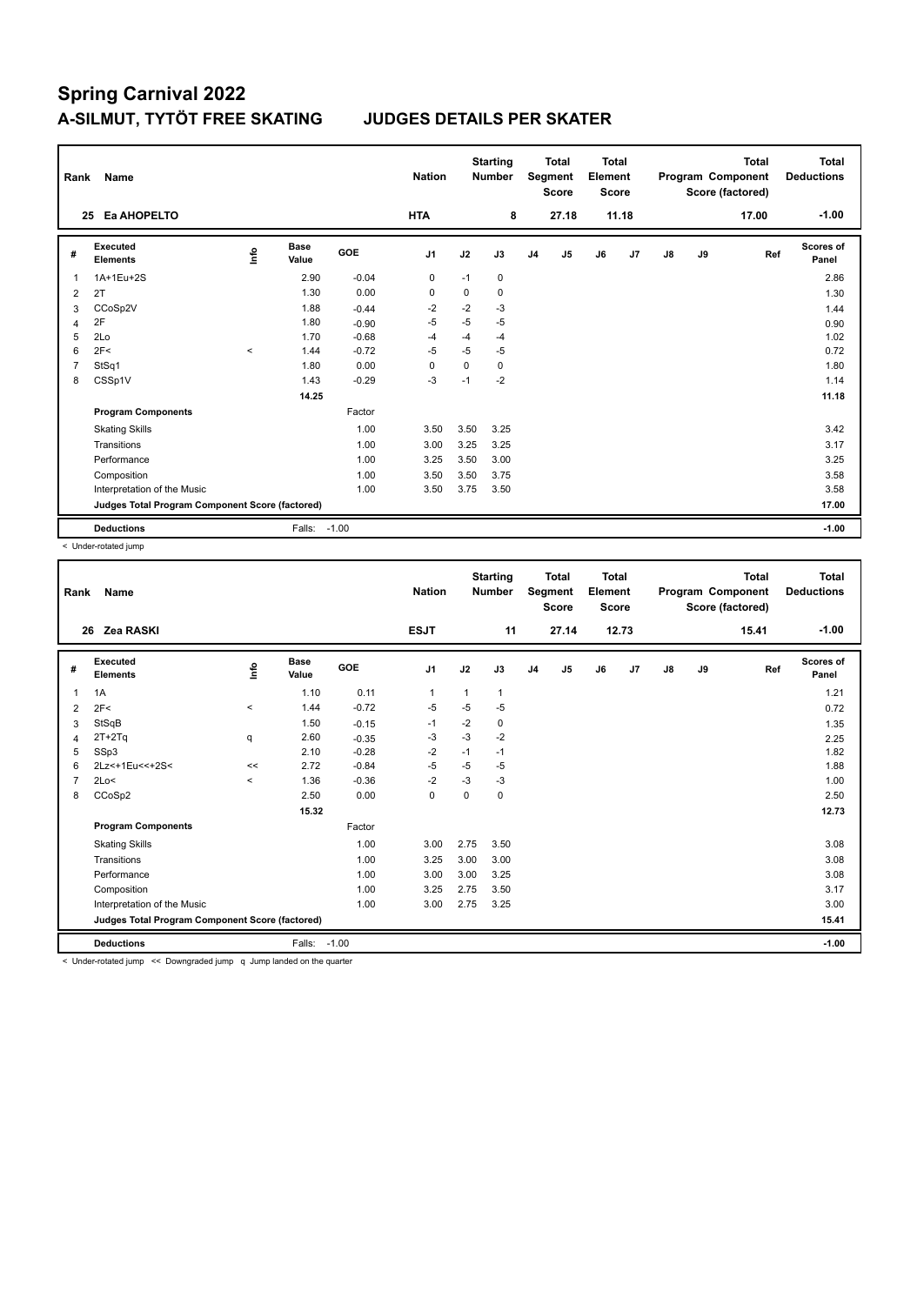| Rank           | Name                                            |         |                      |         | <b>Nation</b>  |          | <b>Starting</b><br><b>Number</b> |                | <b>Total</b><br>Segment<br><b>Score</b> | <b>Total</b><br>Element<br><b>Score</b> |       |    |    | <b>Total</b><br>Program Component<br>Score (factored) | <b>Total</b><br><b>Deductions</b> |
|----------------|-------------------------------------------------|---------|----------------------|---------|----------------|----------|----------------------------------|----------------|-----------------------------------------|-----------------------------------------|-------|----|----|-------------------------------------------------------|-----------------------------------|
|                | <b>Netta VALKAMA</b><br>27                      |         |                      |         | <b>PORIT</b>   |          | 35                               |                | 26.31                                   |                                         | 12.23 |    |    | 14.58                                                 | $-0.50$                           |
| #              | Executed<br><b>Elements</b>                     | lnfo    | <b>Base</b><br>Value | GOE     | J <sub>1</sub> | J2       | J3                               | J <sub>4</sub> | J5                                      | J6                                      | J7    | J8 | J9 | Ref                                                   | Scores of<br>Panel                |
| 1              | 2Lz<<                                           | <<      | 0.60                 | $-0.30$ | $-5$           | $-5$     | $-5$                             |                |                                         |                                         |       |    |    |                                                       | 0.30                              |
| 2              | FSS <sub>p2</sub>                               |         | 2.30                 | $-0.54$ | $-3$           | $-1$     | $-3$                             |                |                                         |                                         |       |    |    |                                                       | 1.76                              |
| 3              | 1A+1Eu+2S<                                      | $\prec$ | 2.64                 | $-0.29$ | $-3$           | $-3$     | $-2$                             |                |                                         |                                         |       |    |    |                                                       | 2.35                              |
| $\overline{4}$ | CCoSp4                                          |         | 3.50                 | $-0.35$ | $-1$           | $-1$     | $-1$                             |                |                                         |                                         |       |    |    |                                                       | 3.15                              |
| 5              | 2S                                              |         | 1.30                 | 0.00    | 0              | $\Omega$ | 0                                |                |                                         |                                         |       |    |    |                                                       | 1.30                              |
| 6              | $2Lo<<+2T<$                                     | <<      | 1.54                 | $-0.52$ | $-5$           | $-5$     | $-5$                             |                |                                         |                                         |       |    |    |                                                       | 1.02                              |
| $\overline{7}$ | 2Lo<                                            | $\prec$ | 1.36                 | $-0.41$ | $-3$           | $-3$     | $-3$                             |                |                                         |                                         |       |    |    |                                                       | 0.95                              |
| 8              | StSqB                                           |         | 1.50                 | $-0.10$ | $-1$           | $-1$     | $\Omega$                         |                |                                         |                                         |       |    |    |                                                       | 1.40                              |
|                |                                                 |         | 14.74                |         |                |          |                                  |                |                                         |                                         |       |    |    |                                                       | 12.23                             |
|                | <b>Program Components</b>                       |         |                      | Factor  |                |          |                                  |                |                                         |                                         |       |    |    |                                                       |                                   |
|                | <b>Skating Skills</b>                           |         |                      | 1.00    | 3.00           | 3.00     | 3.50                             |                |                                         |                                         |       |    |    |                                                       | 3.17                              |
|                | Transitions                                     |         |                      | 1.00    | 2.50           | 3.25     | 2.75                             |                |                                         |                                         |       |    |    |                                                       | 2.83                              |
|                | Performance                                     |         |                      | 1.00    | 2.50           | 3.25     | 2.75                             |                |                                         |                                         |       |    |    |                                                       | 2.83                              |
|                | Composition                                     |         |                      | 1.00    | 2.75           | 3.00     | 3.00                             |                |                                         |                                         |       |    |    |                                                       | 2.92                              |
|                | Interpretation of the Music                     |         |                      | 1.00    | 2.50           | 3.25     | 2.75                             |                |                                         |                                         |       |    |    |                                                       | 2.83                              |
|                | Judges Total Program Component Score (factored) |         |                      |         |                |          |                                  |                |                                         |                                         |       |    |    |                                                       | 14.58                             |
|                | <b>Deductions</b>                               |         | Falls:               | $-0.50$ |                |          |                                  |                |                                         |                                         |       |    |    |                                                       | $-0.50$                           |

< Under-rotated jump << Downgraded jump

| Rank         | Name                                            |             |               |         | <b>Nation</b>  |      | <b>Starting</b><br><b>Number</b> |                | <b>Total</b><br>Segment<br><b>Score</b> | <b>Total</b><br>Element<br>Score |       |               |    | <b>Total</b><br>Program Component<br>Score (factored) | <b>Total</b><br><b>Deductions</b> |
|--------------|-------------------------------------------------|-------------|---------------|---------|----------------|------|----------------------------------|----------------|-----------------------------------------|----------------------------------|-------|---------------|----|-------------------------------------------------------|-----------------------------------|
| 28           | <b>Isla TAANONEN</b>                            |             |               |         | <b>EVT</b>     |      | 6                                |                | 24.46                                   |                                  | 12.38 |               |    | 13.08                                                 | $-1.00$                           |
| #            | Executed<br><b>Elements</b>                     | <b>Info</b> | Base<br>Value | GOE     | J <sub>1</sub> | J2   | J3                               | J <sub>4</sub> | J <sub>5</sub>                          | J6                               | J7    | $\mathsf{J}8$ | J9 | Ref                                                   | Scores of<br>Panel                |
| $\mathbf{1}$ | 1A+1Eu+2S                                       |             | 2.90          | $-0.04$ | 0              | $-1$ | 0                                |                |                                         |                                  |       |               |    |                                                       | 2.86                              |
| 2            | 2F<                                             | $\,<\,$     | 1.44          | $-0.48$ | -3             | $-4$ | $-3$                             |                |                                         |                                  |       |               |    |                                                       | 0.96                              |
| 3            | SSp3                                            |             | 2.10          | $-0.07$ | 0              | $-1$ | 0                                |                |                                         |                                  |       |               |    |                                                       | 2.03                              |
| 4            | 2Lz<                                            | $\,<\,$     | 1.68          | $-0.84$ | -5             | $-5$ | $-5$                             |                |                                         |                                  |       |               |    |                                                       | 0.84                              |
| 5            | StSqB                                           |             | 1.50          | $-0.30$ | $-2$           | $-2$ | $-2$                             |                |                                         |                                  |       |               |    |                                                       | 1.20                              |
| 6            | $2Lo < +2T <$                                   | $\prec$     | 2.40          | $-0.68$ | $-5$           | $-5$ | $-5$                             |                |                                         |                                  |       |               |    |                                                       | 1.72                              |
| 7            | 2S<                                             | $\prec$     | 1.04          | $-0.52$ | -5             | $-5$ | $-5$                             |                |                                         |                                  |       |               |    |                                                       | 0.52                              |
| 8            | CCoSp2                                          |             | 2.50          | $-0.25$ | $\mathbf 0$    | $-1$ | $-2$                             |                |                                         |                                  |       |               |    |                                                       | 2.25                              |
|              |                                                 |             | 15.56         |         |                |      |                                  |                |                                         |                                  |       |               |    |                                                       | 12.38                             |
|              | <b>Program Components</b>                       |             |               | Factor  |                |      |                                  |                |                                         |                                  |       |               |    |                                                       |                                   |
|              | <b>Skating Skills</b>                           |             |               | 1.00    | 2.25           | 2.50 | 2.75                             |                |                                         |                                  |       |               |    |                                                       | 2.50                              |
|              | Transitions                                     |             |               | 1.00    | 2.50           | 2.50 | 2.75                             |                |                                         |                                  |       |               |    |                                                       | 2.58                              |
|              | Performance                                     |             |               | 1.00    | 2.50           | 2.75 | 2.75                             |                |                                         |                                  |       |               |    |                                                       | 2.67                              |
|              | Composition                                     |             |               | 1.00    | 2.75           | 2.50 | 3.00                             |                |                                         |                                  |       |               |    |                                                       | 2.75                              |
|              | Interpretation of the Music                     |             |               | 1.00    | 2.50           | 2.50 | 2.75                             |                |                                         |                                  |       |               |    |                                                       | 2.58                              |
|              | Judges Total Program Component Score (factored) |             |               |         |                |      |                                  |                |                                         |                                  |       |               |    |                                                       | 13.08                             |
|              | <b>Deductions</b>                               |             | Falls:        | $-1.00$ |                |      |                                  |                |                                         |                                  |       |               |    |                                                       | $-1.00$                           |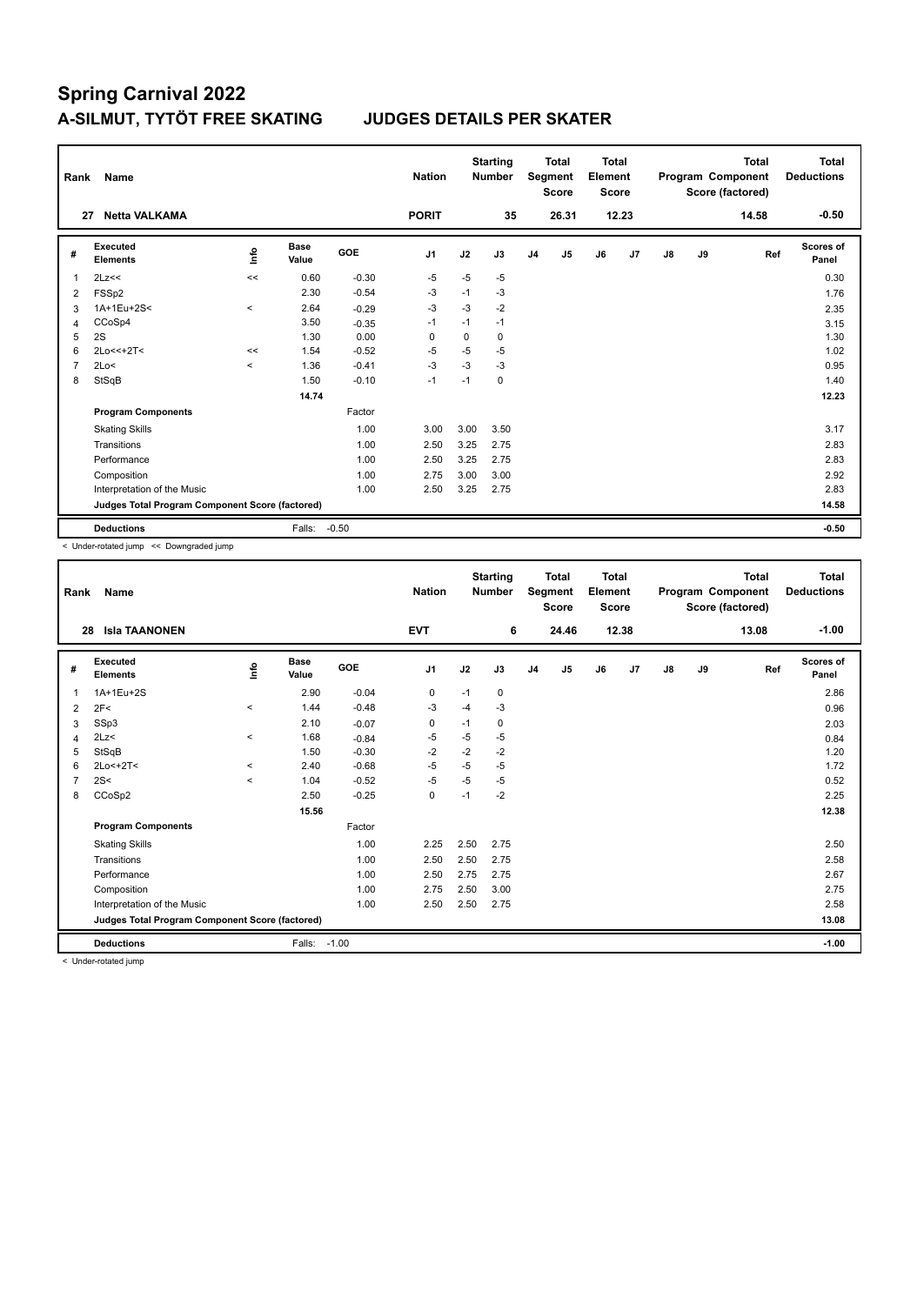| Rank           | Name                                            |         |               |            | <b>Nation</b>  |             | <b>Starting</b><br><b>Number</b> |                | <b>Total</b><br>Segment<br><b>Score</b> | Total<br>Element<br><b>Score</b> |      |    |    | <b>Total</b><br>Program Component<br>Score (factored) | Total<br><b>Deductions</b> |
|----------------|-------------------------------------------------|---------|---------------|------------|----------------|-------------|----------------------------------|----------------|-----------------------------------------|----------------------------------|------|----|----|-------------------------------------------------------|----------------------------|
|                | <b>Lotta PELTONIEMI</b><br>29                   |         |               |            | <b>SCT</b>     |             | 3                                |                | 23.75                                   |                                  | 9.99 |    |    | 14.26                                                 | $-0.50$                    |
| #              | Executed<br><b>Elements</b>                     | ١nfo    | Base<br>Value | <b>GOE</b> | J <sub>1</sub> | J2          | J3                               | J <sub>4</sub> | J5                                      | J6                               | J7   | J8 | J9 | Ref                                                   | Scores of<br>Panel         |
| 1              | 1A                                              |         | 1.10          | 0.07       | $\overline{1}$ | $\mathbf 0$ | 1                                |                |                                         |                                  |      |    |    |                                                       | 1.17                       |
| 2              | 1A+1Eu+2S<                                      | $\,<\,$ | 2.64          | $-0.26$    | $-2$           | $-2$        | $-3$                             |                |                                         |                                  |      |    |    |                                                       | 2.38                       |
| 3              | 2F<<                                            | <<      | 0.50          | $-0.18$    | $-4$           | $-3$        | $-4$                             |                |                                         |                                  |      |    |    |                                                       | 0.32                       |
| 4              | CSS <sub>p2</sub>                               |         | 2.30          | $-0.15$    | 0              | $-1$        | $-1$                             |                |                                         |                                  |      |    |    |                                                       | 2.15                       |
| 5              | 2T <                                            | $\prec$ | 1.04          | $-0.52$    | $-5$           | $-5$        | $-5$                             |                |                                         |                                  |      |    |    |                                                       | 0.52                       |
| 6              | $2S+2T<$                                        | $\prec$ | 2.34          | $-0.39$    | $-3$           | $-3$        | $-3$                             |                |                                         |                                  |      |    |    |                                                       | 1.95                       |
| $\overline{7}$ | $CSp*$                                          | $\star$ | 0.00          | 0.00       |                |             | $\overline{\phantom{a}}$         |                |                                         |                                  |      |    |    |                                                       | 0.00                       |
| 8              | StSq1                                           |         | 1.80          | $-0.30$    | 0              | $-2$        | $-3$                             |                |                                         |                                  |      |    |    |                                                       | 1.50                       |
|                |                                                 |         | 11.72         |            |                |             |                                  |                |                                         |                                  |      |    |    |                                                       | 9.99                       |
|                | <b>Program Components</b>                       |         |               | Factor     |                |             |                                  |                |                                         |                                  |      |    |    |                                                       |                            |
|                | <b>Skating Skills</b>                           |         |               | 1.00       | 3.00           | 3.50        | 2.75                             |                |                                         |                                  |      |    |    |                                                       | 3.08                       |
|                | Transitions                                     |         |               | 1.00       | 2.75           | 3.25        | 2.75                             |                |                                         |                                  |      |    |    |                                                       | 2.92                       |
|                | Performance                                     |         |               | 1.00       | 2.50           | 2.75        | 2.75                             |                |                                         |                                  |      |    |    |                                                       | 2.67                       |
|                | Composition                                     |         |               | 1.00       | 3.00           | 3.25        | 2.50                             |                |                                         |                                  |      |    |    |                                                       | 2.92                       |
|                | Interpretation of the Music                     |         |               | 1.00       | 2.75           | 3.00        | 2.25                             |                |                                         |                                  |      |    |    |                                                       | 2.67                       |
|                | Judges Total Program Component Score (factored) |         |               |            |                |             |                                  |                |                                         |                                  |      |    |    |                                                       | 14.26                      |
|                | <b>Deductions</b>                               |         | Falls:        | $-0.50$    |                |             |                                  |                |                                         |                                  |      |    |    |                                                       | $-0.50$                    |

< Under-rotated jump << Downgraded jump \* Invalid element

| Rank | Name                                            |             |                      |         | <b>Nation</b>  |      | <b>Starting</b><br><b>Number</b> |                | <b>Total</b><br>Segment<br><b>Score</b> | <b>Total</b><br>Element<br><b>Score</b> |                |    |    | <b>Total</b><br>Program Component<br>Score (factored) | Total<br><b>Deductions</b> |
|------|-------------------------------------------------|-------------|----------------------|---------|----------------|------|----------------------------------|----------------|-----------------------------------------|-----------------------------------------|----------------|----|----|-------------------------------------------------------|----------------------------|
| 30   | Alexandra KÄYHTY                                |             |                      |         | <b>HTA</b>     |      | 13                               |                | 22.71                                   |                                         | 9.05           |    |    | 14.16                                                 | $-0.50$                    |
| #    | Executed<br><b>Elements</b>                     | <u>info</u> | <b>Base</b><br>Value | GOE     | J <sub>1</sub> | J2   | J3                               | J <sub>4</sub> | J <sub>5</sub>                          | J6                                      | J <sub>7</sub> | J8 | J9 | Ref                                                   | Scores of<br>Panel         |
| 1    | 2Fq                                             | q           | 1.80                 | $-0.42$ | $-2$           | $-3$ | $-2$                             |                |                                         |                                         |                |    |    |                                                       | 1.38                       |
| 2    | 2S                                              |             | 1.30                 | $-0.65$ | -5             | $-5$ | $-5$                             |                |                                         |                                         |                |    |    |                                                       | 0.65                       |
| 3    | StSqB                                           |             | 1.50                 | $-0.30$ | $-2$           | $-2$ | $-2$                             |                |                                         |                                         |                |    |    |                                                       | 1.20                       |
| 4    | $2T<+1T$                                        | $\prec$     | 1.44                 | $-0.35$ | -3             | $-4$ | $-3$                             |                |                                         |                                         |                |    |    |                                                       | 1.09                       |
| 5    | 1A+1Eu+1S                                       |             | 2.00                 | $-0.26$ | $-2$           | $-2$ | $-3$                             |                |                                         |                                         |                |    |    |                                                       | 1.74                       |
| 6    | SSp1                                            |             | 1.30                 | $-0.30$ | $-2$           | $-3$ | $-2$                             |                |                                         |                                         |                |    |    |                                                       | 1.00                       |
| 7    | 2Log                                            | q           | 1.70                 | $-0.57$ | $-3$           | $-4$ | $-3$                             |                |                                         |                                         |                |    |    |                                                       | 1.13                       |
| 8    | CoSp1V                                          |             | 1.28                 | $-0.42$ | $-3$           | $-4$ | $-3$                             |                |                                         |                                         |                |    |    |                                                       | 0.86                       |
|      |                                                 |             | 12.32                |         |                |      |                                  |                |                                         |                                         |                |    |    |                                                       | 9.05                       |
|      | <b>Program Components</b>                       |             |                      | Factor  |                |      |                                  |                |                                         |                                         |                |    |    |                                                       |                            |
|      | <b>Skating Skills</b>                           |             |                      | 1.00    | 2.75           | 2.50 | 3.00                             |                |                                         |                                         |                |    |    |                                                       | 2.75                       |
|      | Transitions                                     |             |                      | 1.00    | 2.25           | 2.75 | 2.75                             |                |                                         |                                         |                |    |    |                                                       | 2.58                       |
|      | Performance                                     |             |                      | 1.00    | 2.50           | 3.00 | 3.00                             |                |                                         |                                         |                |    |    |                                                       | 2.83                       |
|      | Composition                                     |             |                      | 1.00    | 3.00           | 2.75 | 3.50                             |                |                                         |                                         |                |    |    |                                                       | 3.08                       |
|      | Interpretation of the Music                     |             |                      | 1.00    | 2.75           | 2.75 | 3.25                             |                |                                         |                                         |                |    |    |                                                       | 2.92                       |
|      | Judges Total Program Component Score (factored) |             |                      |         |                |      |                                  |                |                                         |                                         |                |    |    |                                                       | 14.16                      |
|      | <b>Deductions</b>                               |             | Falls:               | $-0.50$ |                |      |                                  |                |                                         |                                         |                |    |    |                                                       | $-0.50$                    |

< Under-rotated jump q Jump landed on the quarter